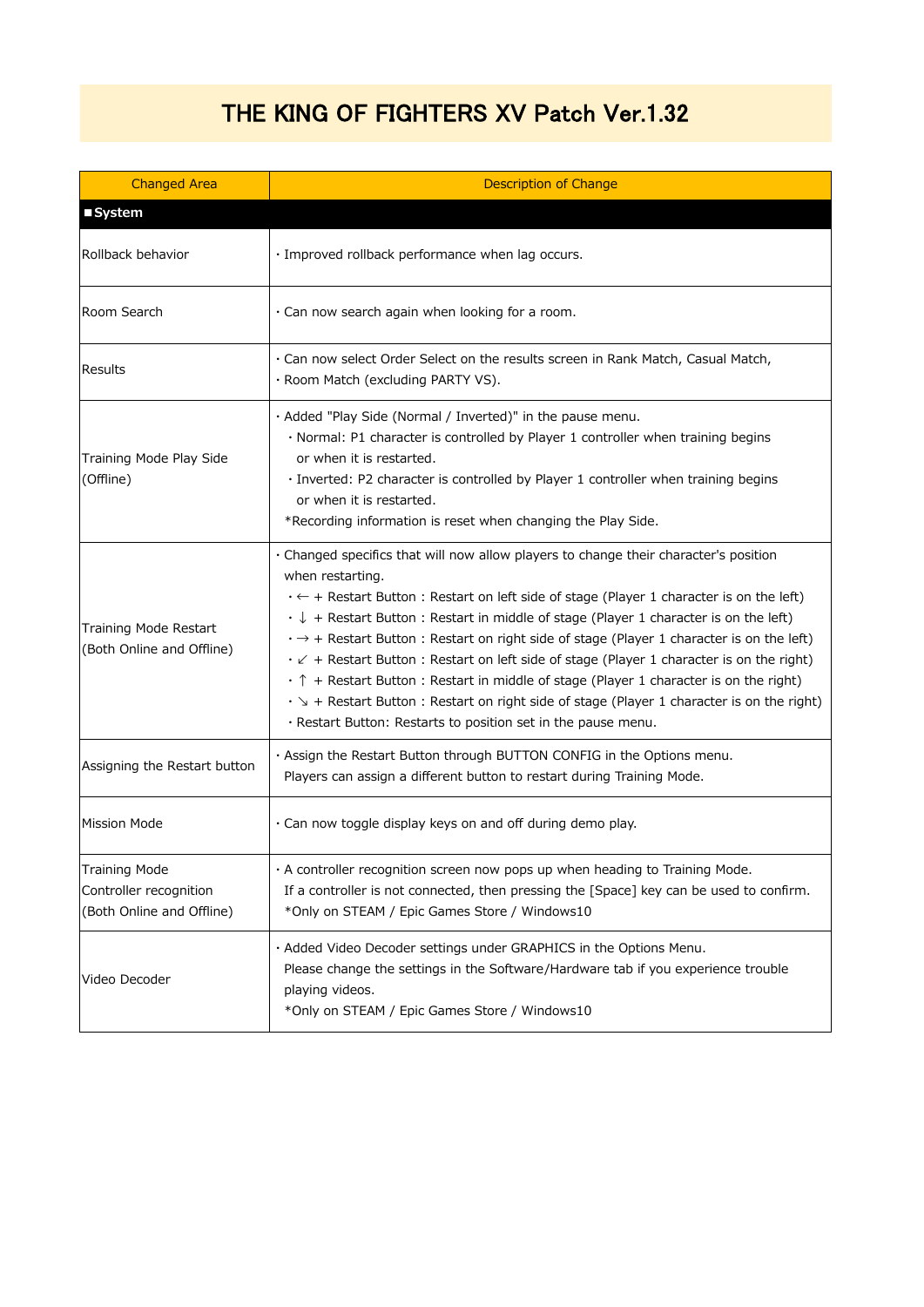| <b>Changed Area</b>                        | <b>Description of Change</b>                                                                                                                                                                                                                                 |
|--------------------------------------------|--------------------------------------------------------------------------------------------------------------------------------------------------------------------------------------------------------------------------------------------------------------|
| General                                    |                                                                                                                                                                                                                                                              |
| Hurtbox during jumps<br>for all characters | · The lower portion of the body hurtbox is now invulnerable to projectiles during jumps.<br>*This does not apply to jump-based attacks from Command Moves or Air Dashes<br>*This does not apply to jump attacks that do not have the normal size of hurtbox. |
| Crouching LK<br>for all characters         | $\cdot$ Reduced damage from 30 $\rightarrow$ 15.<br>$\cdot$ Reduced stun frames from 30 $\rightarrow$ 15.<br>· Reduced Guard Crush damage from 60→30.                                                                                                        |
| Blocking                                   | · Increased Power Gauge earned 10→20 when blocking immediately before getting hit<br>with an opponent's attack.                                                                                                                                              |
| Easing command input<br>window             | · Some command moves can now be executed even if the button is pressed 1F<br>before the last directional key input.                                                                                                                                          |
| SHUN'EI                                    |                                                                                                                                                                                                                                                              |
| Close Standing LK                          | · Reduced overall frames by 2.                                                                                                                                                                                                                               |
| Far Standing HP                            | · Now cancellable by Command Moves and above.<br>· Reduced attack startup from 11F to 9F.<br>· Expanded attack hitbox forward.                                                                                                                               |
| Crouching HP                               | · Reduced hurtbox size.                                                                                                                                                                                                                                      |
| Jump HP                                    | · Reduced hurtbox size.                                                                                                                                                                                                                                      |
| Target Combo 1                             | · 2nd hit now cancellable by Special Moves and above.                                                                                                                                                                                                        |
| Sky Axe (Normal Ver.)                      | · Now cancellable from Thruster Vision (Normal Ver.).                                                                                                                                                                                                        |
| Aqua Spear (EX)                            | . Expanded area that knocks down opponents on hit.<br>(Expanded area is only for when the opponent is in a hit state.)                                                                                                                                       |
| Rising Efreet (HP Ver.)                    | . Now Blow Backs when hit in-air.<br>· Now invulnerable to in-air attacks.<br>· Reduced knockback distance on block.                                                                                                                                         |
| Thruster Vision · Slant, Under             | · Now cancellable from Blau Wing.<br>· Blau Wing in this instance has a different behavior and landing recovery than<br>the normal version on hit.                                                                                                           |
| Gaianic Burst (Normal Ver.)                | · Reduced attack startup from 10F to 7F.<br>· Now has invulnerability.                                                                                                                                                                                       |
| Gaianic Burst (MAX)                        | · Increased time invulnerable.                                                                                                                                                                                                                               |
| <b>Specter Extension</b><br>(Normal Ver.)  | . Can no longer be Advanced / Climax Cancelled from any hit but the last.                                                                                                                                                                                    |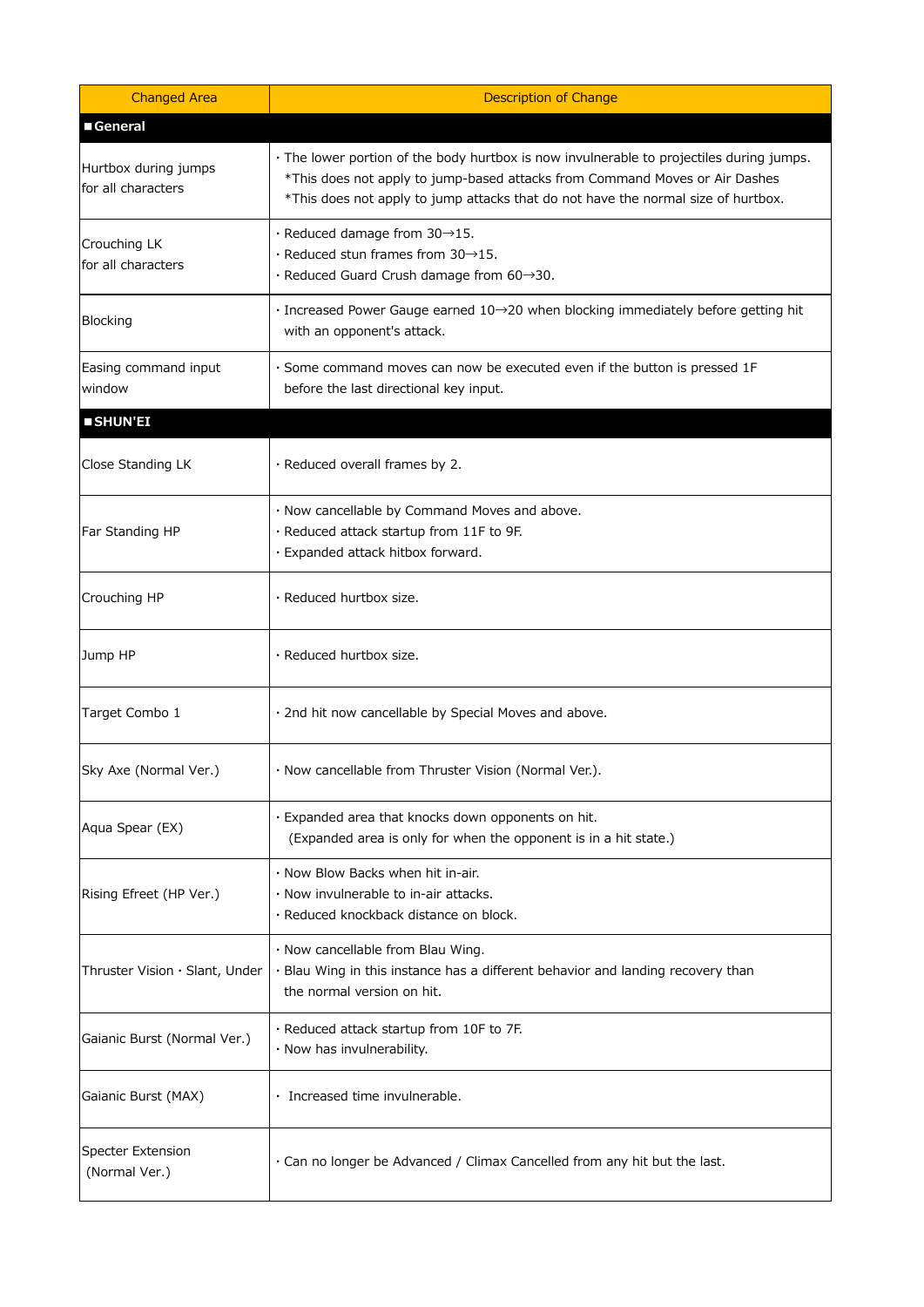| <b>MEITENKUN</b>                     |                                                                                            |
|--------------------------------------|--------------------------------------------------------------------------------------------|
| <b>Shatter Strike</b>                | · Reduced distance travelled backward after attack finishes.                               |
| Nezou Rangeki (Cancel)               | $\cdot \leftarrow + LK$ now connects with only the Cancel Version.                         |
| Sen-Siss Hou (Normal Ver.)           | · Increased follow-up attack window after opponent is hit with the route follow-up attack. |
| Hakuchuu Musou                       | · Increased distance travelled on first hit.                                               |
| <b>BENIMARU NIKAIDO</b>              |                                                                                            |
| Dash                                 | · Increased movement speed.                                                                |
| Close Standing HK                    | · Reduced attack startup from 5F to 4F.                                                    |
|                                      | · Expanded attack hitbox forward and downward.                                             |
| Far Standing HK                      | · Expanded hurtbox forward and downward.                                                   |
|                                      | · Reduced attack startup from 13F to 11F.                                                  |
|                                      | · Now cancellable by Super Special Moves and above.                                        |
| Crouching LP                         | · Reduced attack startup from 6F to 4F.                                                    |
| Crouching HP                         | · Reduced attack startup from 7F to 6F.                                                    |
|                                      | · Reduced overall frames by 2.                                                             |
| Crouching HK                         | · Can now be whiff cancelled.                                                              |
|                                      | $\cdot$ Increased cancel window.                                                           |
| Hop / Hyper Hop HP                   | · Increased attack frames from 5F to 7F.                                                   |
| Jumping Blow Back                    | · Reduced forward-facing hurtbox.                                                          |
| Inazuma Sandan-Geri<br>(Normal Ver.) | · Changed damage from 40/50 to 60/30.<br>· Increased route buffer input window duration.   |
| Raimeitou (EX)                       | · Increased projectile speed.                                                              |
| Raijinken (Normal Ver.)              | · Changed damage from 40/40 to 50/50.                                                      |
| Super Jinrai Kick (HK, EX)           | · Reduced overall frames by 10.                                                            |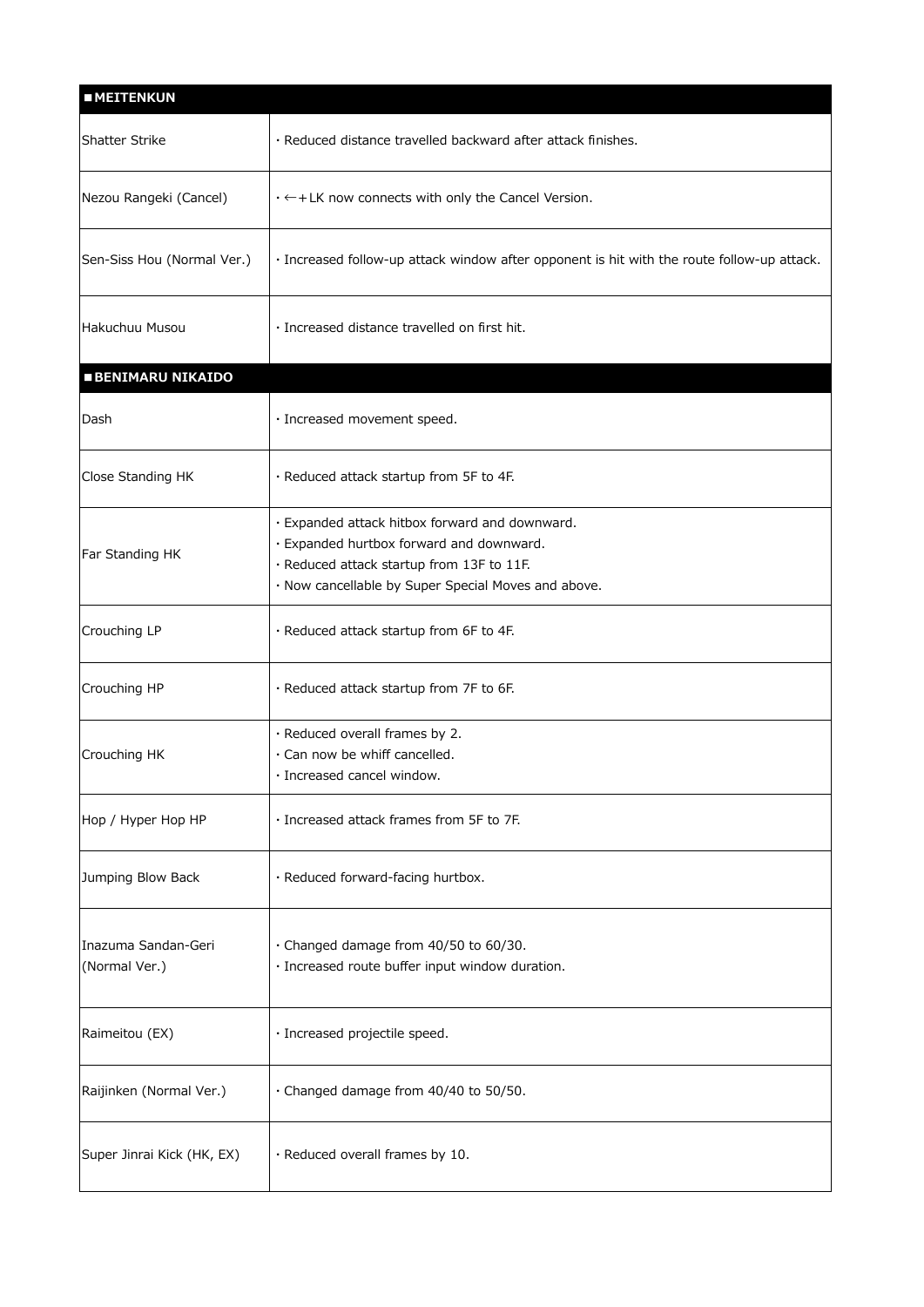| Super Jinrai Kick (EX)                        | · Increased distance travelled forward.                                                                                                                                                                                                                                                                                               |
|-----------------------------------------------|---------------------------------------------------------------------------------------------------------------------------------------------------------------------------------------------------------------------------------------------------------------------------------------------------------------------------------------|
| Benimaru Rising Shot                          | · Changed the blow back on hit, and can now OTG.<br>· Now pulls opponents closer on first hit.<br>· Increased distance travelled on second hit.<br>· Changed damage. (180 to 140 for Normal Ver., 310 to 270 for MAX)<br>· Increased combo scaling value.<br>. Can now be both Advanced Cancelled and Climax Cancelled on second hit. |
| <b>ISLA</b>                                   |                                                                                                                                                                                                                                                                                                                                       |
| Close Standing LP                             | · Reduced attack startup from 5F to 4F.<br>· Reduced overall frames by 2.                                                                                                                                                                                                                                                             |
| Close Standing HK                             | · Expanded attack hitbox upwards.                                                                                                                                                                                                                                                                                                     |
| Crouching LP                                  | . Reduced attack startup from 6F to 4F.                                                                                                                                                                                                                                                                                               |
| Crouching HK                                  | · Reduced attack startup from 9F to 7F.                                                                                                                                                                                                                                                                                               |
| Jump LK                                       | · Reduced body hurtbox.<br>. Expanded attack hitbox backwards. (Normal and Hyper Jumps only)                                                                                                                                                                                                                                          |
| Jumping Blow Back                             | · Reduced body hurtbox.                                                                                                                                                                                                                                                                                                               |
| Designs (Normal Ver.)                         | · Reduced attack startup from 15F to 12F.                                                                                                                                                                                                                                                                                             |
| Fill-In (HP Ver.)                             | · Reduced overall frames by 2.                                                                                                                                                                                                                                                                                                        |
| Fill-In (EX)                                  | · Increased projectile speed after it hits the ground.                                                                                                                                                                                                                                                                                |
| Scribe (EX)                                   | · Increased buffer input window duration going into the Special Move.                                                                                                                                                                                                                                                                 |
| To Front                                      | . Can now cancel the startup without having to touch the opponent.                                                                                                                                                                                                                                                                    |
| Throwie A (EX)<br>LP during To Front          | · Reduced overall frames by 3.<br>· Reduced knockback duration when blocking the last hit.<br>· Reduced combo scaling value.                                                                                                                                                                                                          |
| Throwie B (EX)<br>LK during To Front          | · Increased knockback distance on block.                                                                                                                                                                                                                                                                                              |
| Throwie C (Normal Ver.)<br>HP during To Front | · Can now Jump Attack during movement.<br>· Increased frames necessary for attack activation.                                                                                                                                                                                                                                         |
| Throwie C (EX)<br>HP during EX To Front       | · Can now cancel into Drips.                                                                                                                                                                                                                                                                                                          |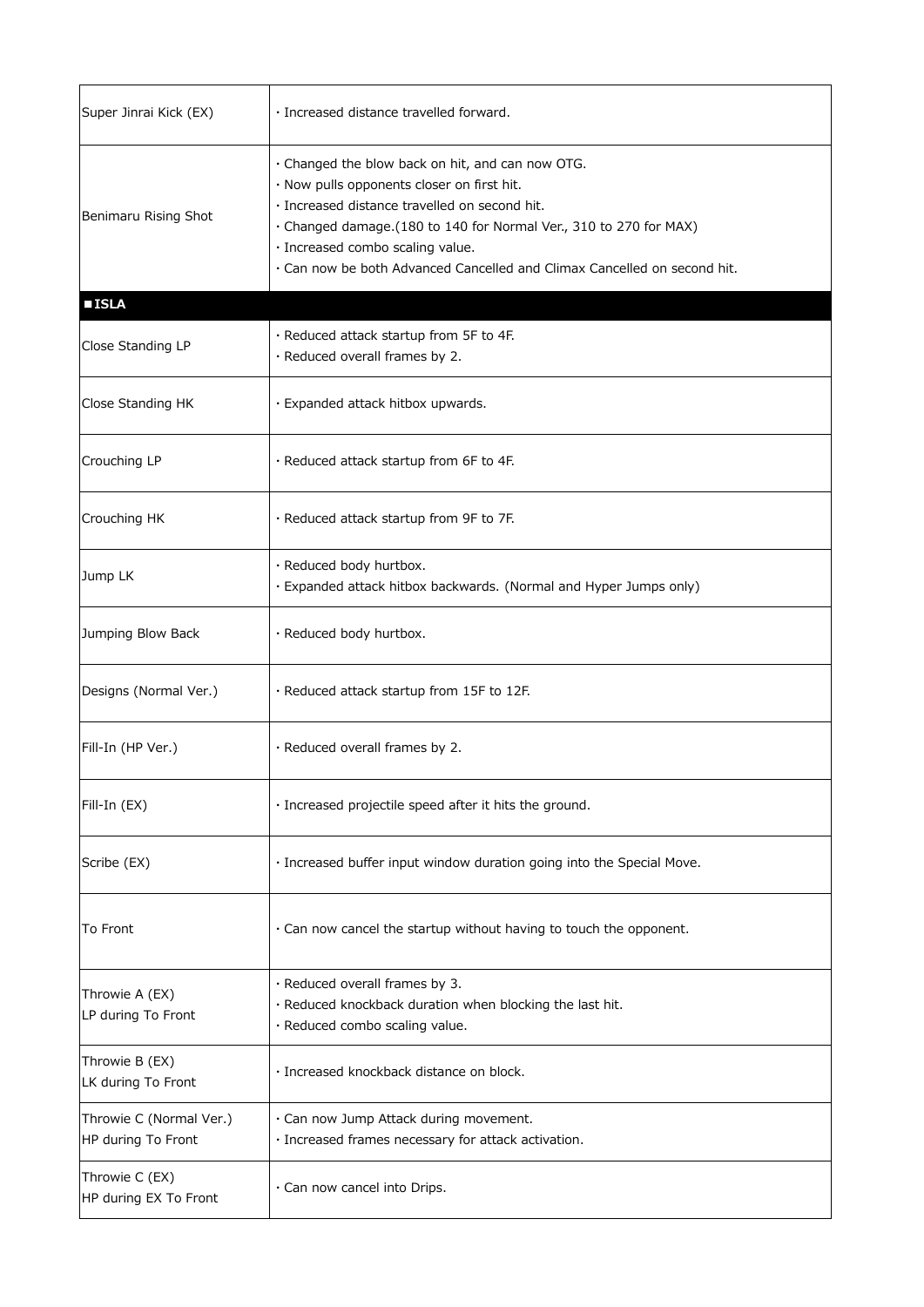| Drips (Forward, Backward,<br>Vertical) | · Reduced body hurtbox when going up in the air.                                                                                                                                                                                                                         |
|----------------------------------------|--------------------------------------------------------------------------------------------------------------------------------------------------------------------------------------------------------------------------------------------------------------------------|
| Piecing B                              | · Increased attack frames by 2F.<br>· Changed the Blow Back for in-air hits when the opponent is in a hit state.                                                                                                                                                         |
| Back to Back                           | · Expanded attack hitbox.                                                                                                                                                                                                                                                |
| Wild Style                             | · Changed the damage on the final hit.<br>(50 to 70 for Normal, 80 to 100 for MAX)                                                                                                                                                                                       |
| <b>DOLORES</b>                         |                                                                                                                                                                                                                                                                          |
| Far Standing HK                        | · Reduced upper-side hitbox.                                                                                                                                                                                                                                             |
| Crouching LK                           | · Reduced front-side hitbox.                                                                                                                                                                                                                                             |
| Jump HK                                | · Reduced upper-side hitbox.                                                                                                                                                                                                                                             |
| Qafas Qabl (LP Ver.)                   | · Increased attack frames by 2F.<br>(The frames increased are only for when the opponent is in a hit state.)                                                                                                                                                             |
| Qafas Khalfi (HK Ver.)                 | · Reduced overall frames by 2.                                                                                                                                                                                                                                           |
| Altariq (B Ver.)                       | · Reduced overall frames by 3.                                                                                                                                                                                                                                           |
| Nesh (Normal Ver.)                     | · Decreased throw damage from 120 to 80.                                                                                                                                                                                                                                 |
| Khalaq al'ard                          | · Greatly increased overall frames.                                                                                                                                                                                                                                      |
| <b>HEIDERN</b>                         |                                                                                                                                                                                                                                                                          |
| <b>Blow Back</b>                       | · Reduced overall frames by 4.                                                                                                                                                                                                                                           |
| Jump LP                                | · Expanded attack hitbox upwards.                                                                                                                                                                                                                                        |
| Storm Bringer                          | · Added HP Verson.<br>*HP Ver. has physical properties.                                                                                                                                                                                                                  |
| Stinger (LP Ver.)                      | · Reduced attack startup from 18F to 12F.<br>· Expanded attack hitbox.<br>· Reduced opponent knockback duration by 2F on block.<br>· Reduced opponent knockback distance on block.<br>· Behavior on counter hit is now the same as a normal hit.<br>. Now moves forward. |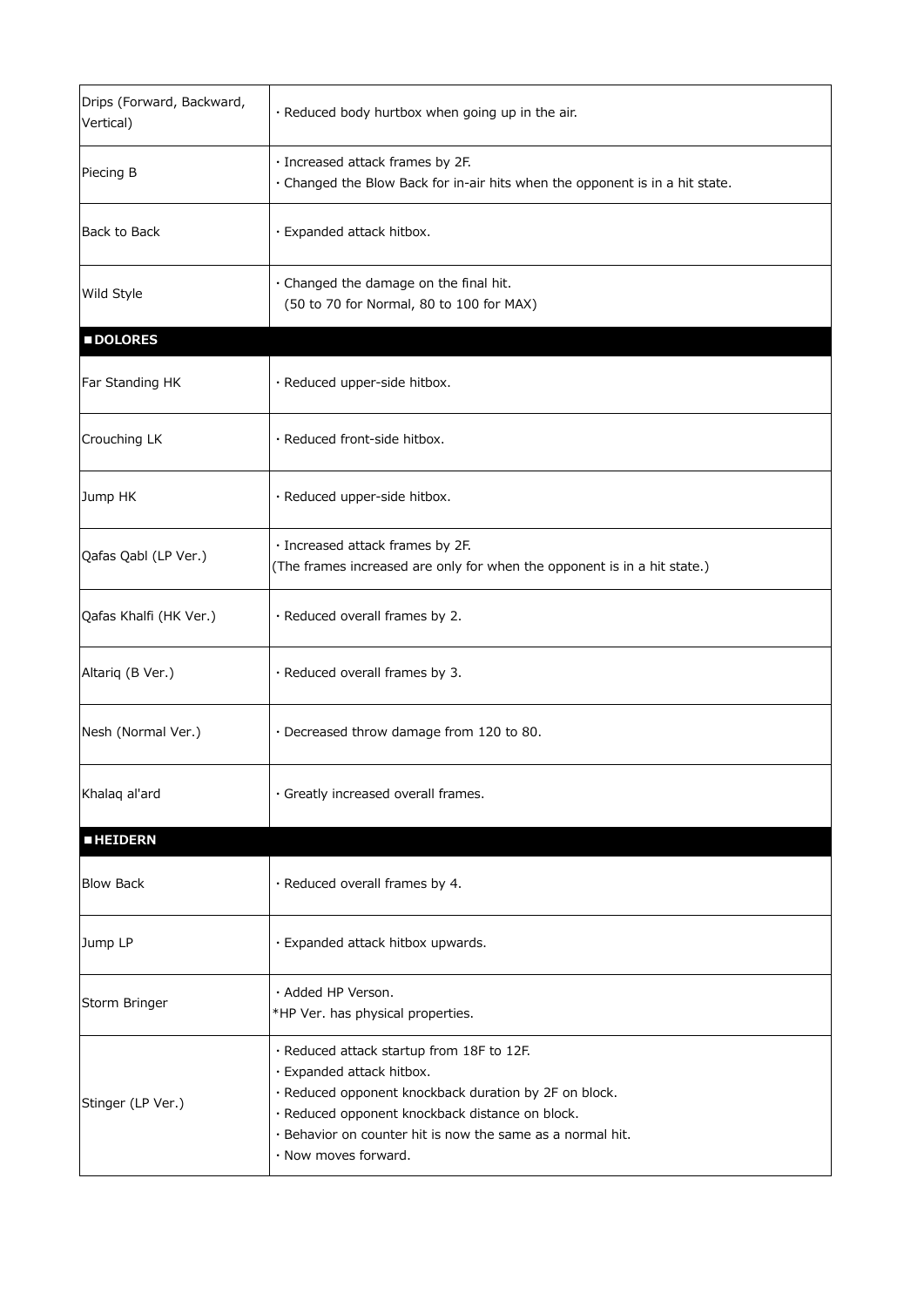| Stinger (HP Ver.)                          | · Expanded attack hitbox.                                                                                                                                  |
|--------------------------------------------|------------------------------------------------------------------------------------------------------------------------------------------------------------|
| Heidern Slash (HP Ver.)                    | . Reduced attack startup from 37F to 35F.                                                                                                                  |
| <b>KYO KUSANAGI</b>                        |                                                                                                                                                            |
| Rush                                       | · Resolved an issue where this couldn't be Super Cancelled.                                                                                                |
| Close Standing HK                          | · Reduced attack startup from 9F to 6F.                                                                                                                    |
| 115 Shiki · Dokugami                       | · Expanded hitbox upward for the follow-up attack 100 Shiki · Oniyaki.                                                                                     |
| <b>IORI YAGAMI</b>                         |                                                                                                                                                            |
| Dash                                       | · Increased movement speed.                                                                                                                                |
| <b>Blow Back</b>                           | · Reduced overall frames by 2.                                                                                                                             |
| Close Standing LP                          | · Reduced cancel window going into Rush Combo.                                                                                                             |
| Far Standing LP                            | · Now cancellable by Special Moves and above.<br>· Expanded attack hitbox forward.                                                                         |
| Far Standing HP                            | · Reduced attack startup from 9F to 7F.<br>· Can now be whiff cancelled.<br>· Increased cancel window by 2F.                                               |
| Crouching LK                               | · Reduced upper-side hurtbox on the legs.                                                                                                                  |
| Crouching HP                               | · Increased cancel window by 4F.                                                                                                                           |
| Crouching HK                               | · Reduced overall frames by 6.                                                                                                                             |
| Jump LK                                    | · Increased attack frames by 2F.                                                                                                                           |
| Ge-Shiki · Gofu In "Shinigami"<br>(Cancel) | · Reduced knockback distance on hit.                                                                                                                       |
| 100 Shiki · Oniyaki (LP Ver.)              | · Reduced attack startup from 6F to 4F.<br>· Expanded hitbox upwards on beginning of attack.<br>· Startup attack damage carries over for an additional 2F. |
| 108 Shiki · Yamibarai<br>(LP Ver.)         | · Reduced projectile speed.                                                                                                                                |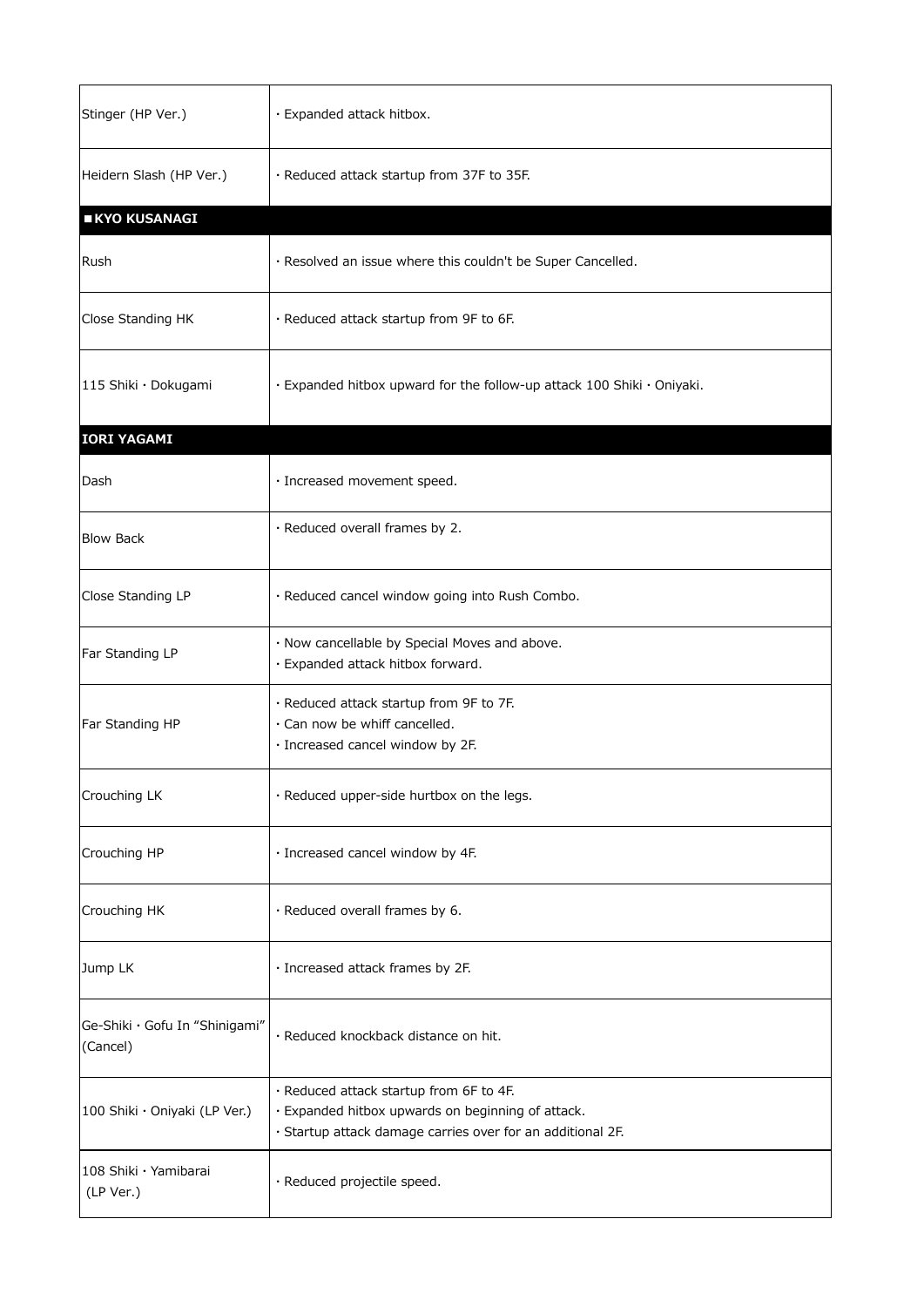| 127 Shiki · Aoihana1,2                | · Increased route buffer input window duration.                                                                                                                                                                                    |
|---------------------------------------|------------------------------------------------------------------------------------------------------------------------------------------------------------------------------------------------------------------------------------|
| 127 Shiki · Aoihana1<br>(LP Ver.)     | · Expanded attack hitbox forward.<br>(Expanded area is only for when the opponent is in a hit state.)                                                                                                                              |
| 127 Shiki · Aoihana1,2,3 (EX)         | · Expanded attack hitbox upwards.<br>(Expanded area is only for when the opponent is in a hit state.)                                                                                                                              |
| 212 Shiki · Kototsuki In<br>(LK Ver.) | . Is now a move that does not have a hitbox and is used for movement only.<br>· Greatly reduced overall frames.<br>· Increases Power Gauge by 0.                                                                                   |
| 212 Shiki · Kototsuki In<br>(HK Ver.) | · Decreased 5F for OTG startup.                                                                                                                                                                                                    |
| 311 Shiki · Tsumakushi<br>(HK Ver.)   | · Can now be cancelled into by EX Special Moves other than 311 Shiki · Tsumakushi.<br>· Went from Overhead to High.<br>· Removed physical attack invulnerability on startup.<br>$\cdot$ Increased damage from 50 $\rightarrow$ 80. |
| 311 Shiki · Tsumakushi (EX)           | . Reduced attack startup from 31F to 28F.                                                                                                                                                                                          |
| <b>CHIZURU KAGURA</b>                 |                                                                                                                                                                                                                                    |
| Dash                                  | · Increased movement speed.                                                                                                                                                                                                        |
| Close Standing LP                     | $\cdot$ Reduced overall frames by 1.                                                                                                                                                                                               |
| Far Standing HP                       | · Expanded attack hitbox downward.                                                                                                                                                                                                 |
| Far Standing LK                       | · Now cancellable by Command Moves and above.                                                                                                                                                                                      |
| Close Standing HK                     | · Expanded attack hitbox forward.                                                                                                                                                                                                  |
| <b>Blow Back</b>                      | · Reduced attack startup from 18F to 12F.                                                                                                                                                                                          |
| Crouching HP                          | · Now moves forward on startup.<br>· Reduced forward-facing hurtbox.                                                                                                                                                               |
| Crouching HK                          | · Reduced downward-facing hurtbox while in motion.                                                                                                                                                                                 |
| Jump LP                               | · Expanded attack hitbox forward.                                                                                                                                                                                                  |
| Jump LK                               | · Expanded attack hitbox backwards.                                                                                                                                                                                                |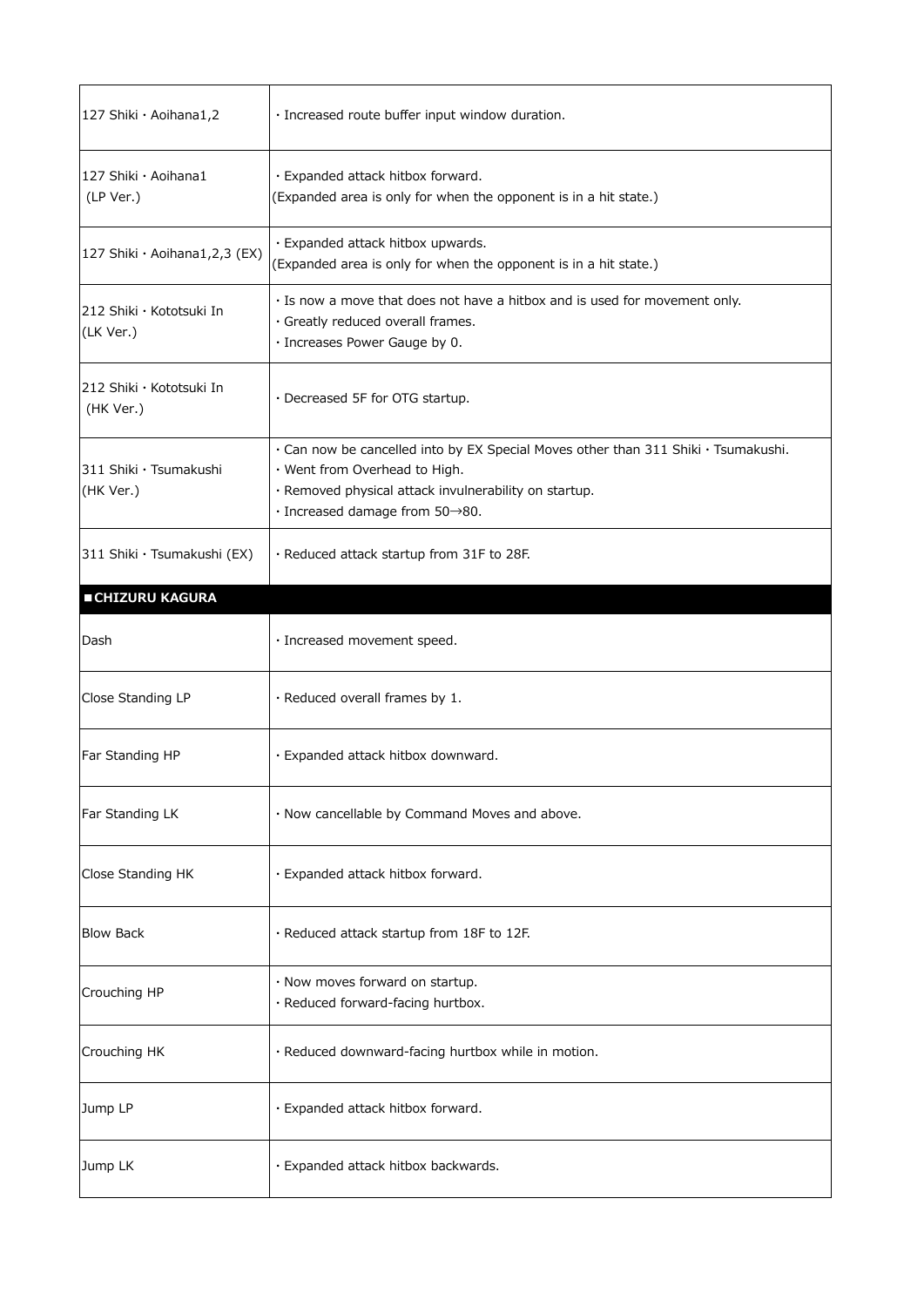| Jump HP                                                   | · Reduced hurtbox size.                                                                                                                                                                                                |
|-----------------------------------------------------------|------------------------------------------------------------------------------------------------------------------------------------------------------------------------------------------------------------------------|
| Jump HK                                                   | $\cdot$ Reduced hurtbox size.<br>· Increased attack frames by 2F.                                                                                                                                                      |
| Jumping Blow Back                                         | · Reduced attack startup from 15F to 12F.                                                                                                                                                                              |
| Jumping Blow Back<br>(Hop, Hyper Hop)                     | · Resolved an issue where counters would not trigger during the second half<br>of the attack.                                                                                                                          |
| Jo Katsu Cang Cang (Cancel)                               | · Increased distance travelled.                                                                                                                                                                                        |
| Jo Katsu Zheng Zheng<br>(Cancel)                          | · Increased distance travelled.                                                                                                                                                                                        |
| 212 Katsu Otsu Shiki<br>Choumon no Isshin<br>(Norm. Ver.) | · Changed behavior when it lands on-ground.<br>· Reduced overall frames by 1F for LK and HK versions.                                                                                                                  |
| 212 Katsu Shinsoku no Norito<br>(LP, LK Ver.)             | · Reduced leftover player hurtbox frames by 5F.                                                                                                                                                                        |
| 212 Katsu Shinsoku no Norito<br>(HP, HK Ver.)             | · Increased knockback distance on block.<br>$\cdot$ Reduced overall frames by 1.                                                                                                                                       |
| 212 Katsu Shinsoku no Norito<br>Ten Zui (Norm. Ver.)      | · Expanded attack hitbox forward.                                                                                                                                                                                      |
| (LP Ver.)                                                 | 100 Katsu Tenjin no Kotowari   · Changed damage from 40/40 to 50/50.<br>· Reduced attack startup from 9F to 7F.                                                                                                        |
| 100 Katsu Tenjin no Kotowari<br>(HP Ver.)                 | · Now Super Cancellable except on the first hit of Uramen 1 katsu San Rai no Fujin.<br>· Changed the blow back on the first hit.<br>· Increased hitstop on the first hit.<br>· Changed the damage from 60/60 to 90/60. |
| 100 Katsu Tenjin no Kotowari<br>(EX)                      | · Now hard knockdowns on hit.                                                                                                                                                                                          |
| 108 Katsu Tamayura no<br>Shitsune (LP Ver.)               | · Reduced recovery duration by 8F when reflecting a projectile.                                                                                                                                                        |
| 108 Katsu Tamayura no<br>Shitsune (HP Ver.)               | · Reduced attack startup from 32F to 28F.                                                                                                                                                                              |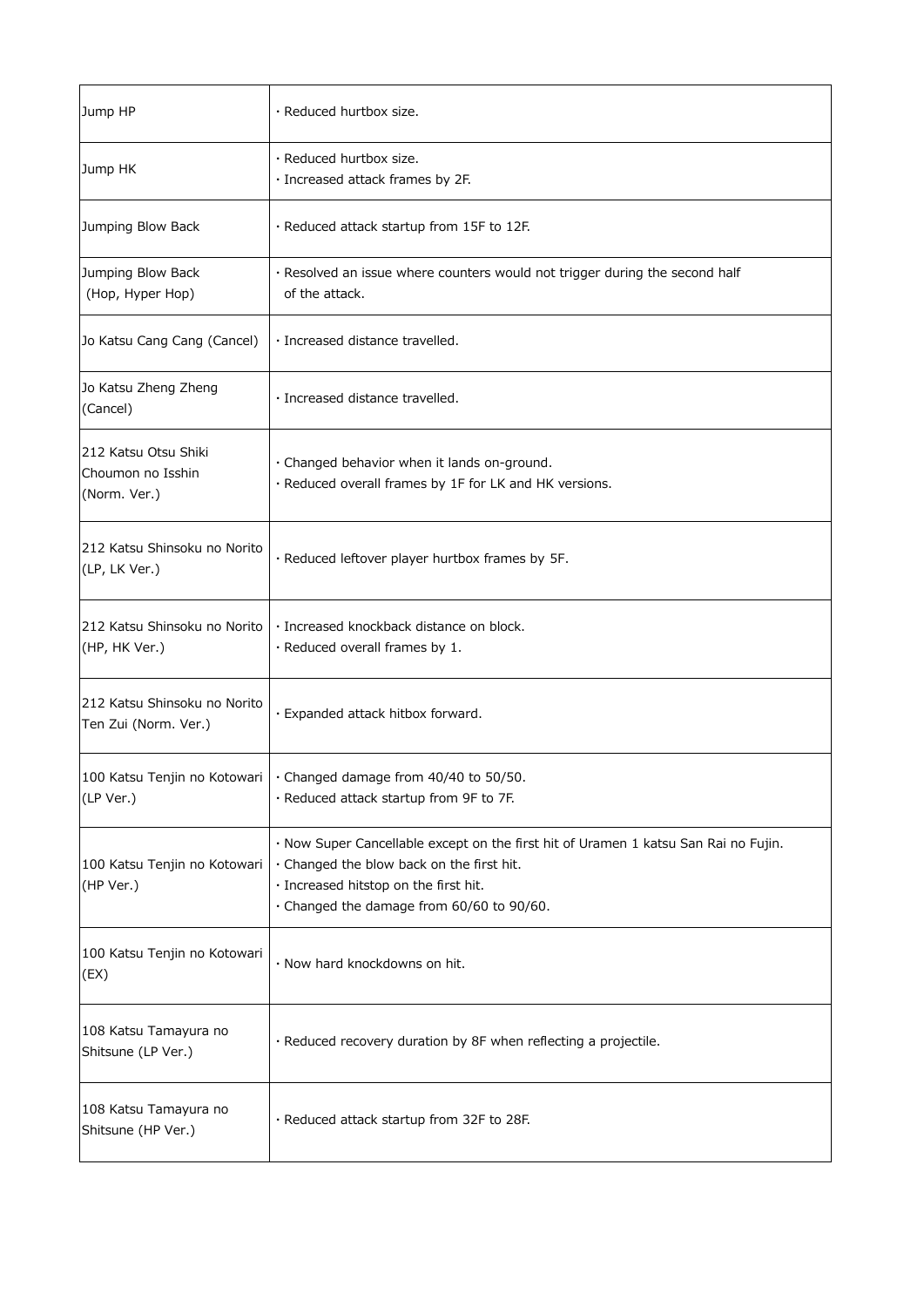| 108 Katsu Tamayura no<br>Shitsune (EX)    | · Reduced attack startup from 22F to 20F.<br>· Went from High to Overhead.<br>· Reduced overall frames by 2.<br>· Changed the blow back on hit.<br>· Changed damage from 120 to 80.<br>· Reduced traveled distance.<br>· Reduced front-side hitbox. |
|-------------------------------------------|-----------------------------------------------------------------------------------------------------------------------------------------------------------------------------------------------------------------------------------------------------|
| Uramen 85 Katsu Reigi no<br>Ishizue (MAX) | · Increased opponent "lock state" duration from 350F to 400F.                                                                                                                                                                                       |
| Uramen 1 katsu San Rai no<br>Fujin        | · Expanded attack hitbox backwards.                                                                                                                                                                                                                 |
| ASH CRIMSON                               |                                                                                                                                                                                                                                                     |
| Far Standing HP                           | · Now cancellable by Special Moves and above.<br>· Expanded attack hitbox downward.<br>· Expanded hurtbox downward.                                                                                                                                 |
| Close Standing HK                         | · Reduced knockback distance on hit.<br>· Reduced attack startup from 4F to 6F.                                                                                                                                                                     |
| Crouching LP                              | · Reduced attack startup from 5F to 4F.                                                                                                                                                                                                             |
| Crouching HK                              | . Now drops lower to the ground partway through the attack                                                                                                                                                                                          |
| Jump LP                                   | $\cdot$ Increased duration by 2F.                                                                                                                                                                                                                   |
| Jump D (Jump, Hyper Jump)                 | · Expanded attack hitbox backwards.                                                                                                                                                                                                                 |
| Ventose (HP Ver.)                         | · Projectile level set to 2 upon firing.                                                                                                                                                                                                            |
| Nivose (HP, EX Ver.)                      | · Expanded hitbox on the first hit.<br>(Expanded area is only for when the opponent is in a hit state.)<br>· Greatly increased landing recovery frames when it doesn't hit.                                                                         |
| Genie (EX)                                | · Expanded attack hitbox backward and forward.<br>(Expanded area is only for when the opponent is in a hit state.)                                                                                                                                  |
| Germinal Caprice (HK Ver.)                | · Reduced knockback distance on block.                                                                                                                                                                                                              |
| Germinal Caprice (EX)                     | . Reduced knockback distance on block for the first hit.                                                                                                                                                                                            |
| Pluviose                                  | · Expanded hitbox forward on the first hit.                                                                                                                                                                                                         |
| Sans-culotte                              | · Expanded attack hitbox forward.                                                                                                                                                                                                                   |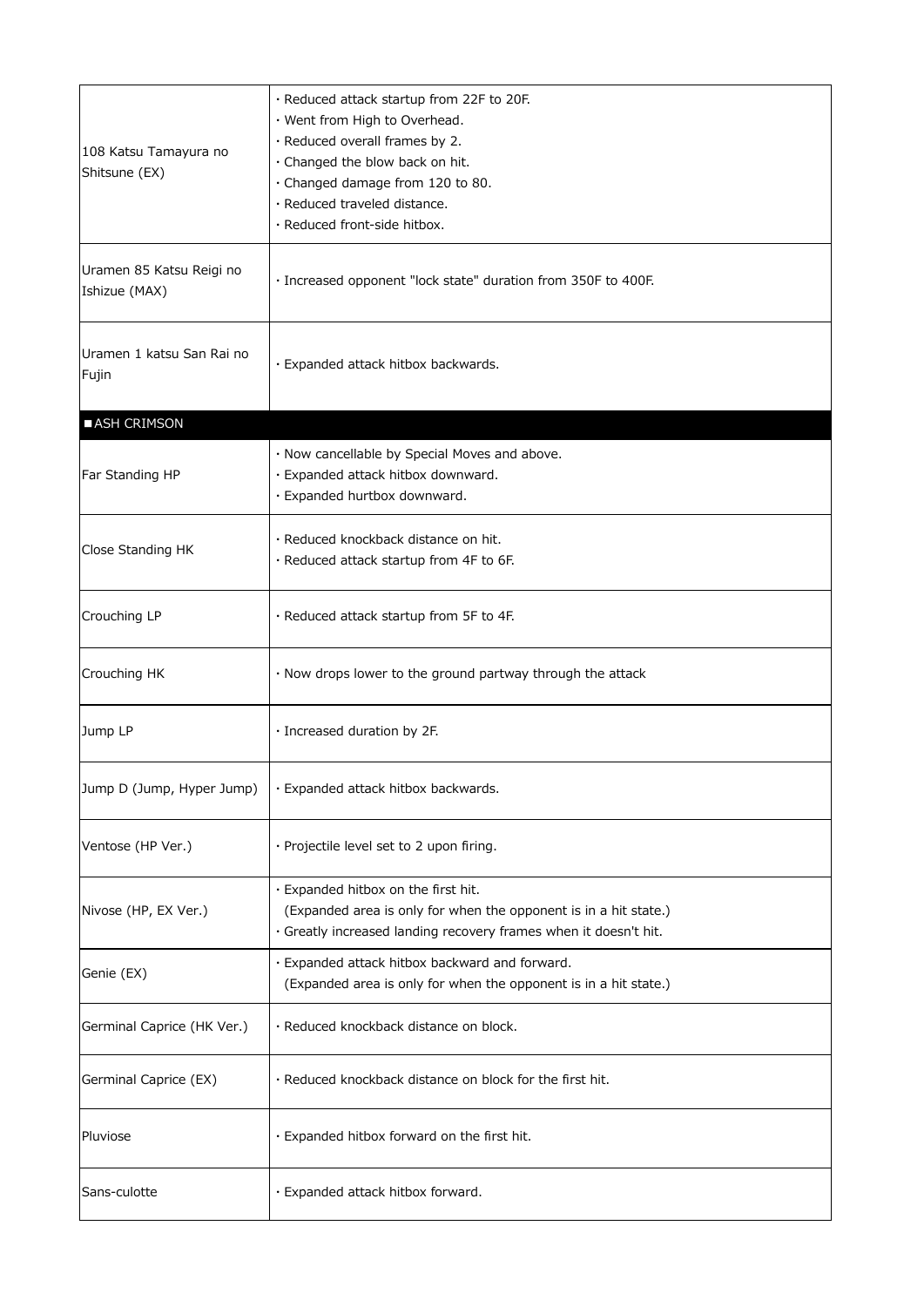| <b>ELISABETH BLANCTORCHE</b>              |                                                                                                                                         |
|-------------------------------------------|-----------------------------------------------------------------------------------------------------------------------------------------|
| Close Standing LK                         | · Now cancellable by Command Moves and above.                                                                                           |
| <b>Far Standing LK</b>                    | · Now cancellable by Command Moves and above.                                                                                           |
| Crouching LP                              | · Reduced attack startup from 5F to 4F.                                                                                                 |
| Crouching HK                              | · Reduced attack startup from 9F to 7F.                                                                                                 |
| Jump HP                                   | · Increased attack frames from 3F to 6F.                                                                                                |
| Éclair (Cancel)                           | $\cdot$ Reduced attack startup from 16F to 15F.                                                                                         |
| $\vert$ Coup $\cdot$ de $\cdot$ Vent (EX) | · Increased overall frames by 6 when this doesn't hit.<br>· Reduced knockback distance on block.                                        |
| Illusion (EX)                             | · Increased invulnerability duration when triggered.                                                                                    |
| Grêle (LP Ver.)                           | · Reduced upper-side hitbox.<br>· Increased overall frames by 2.<br>· Increased knockback distance on block.                            |
| Grêle (HP Ver.)                           | · Reduced knockback distance on block.                                                                                                  |
| Grêle (EX)                                | $\cdot$ Decreased damage from 120 $\rightarrow$ 80.                                                                                     |
|                                           | · Greatly increased overall frames on block.                                                                                            |
|                                           | · Reduced knockback distance on block.                                                                                                  |
| Aurore (Normal Ver.)                      | $\cdot$ Increased overall frames by 10.                                                                                                 |
|                                           | · Added an LK version.<br>*The LK version does not reflect projectiles, but instead nulls them.                                         |
|                                           |                                                                                                                                         |
| <b>Grand Rafale</b>                       | · Expanded pushbox upwards.                                                                                                             |
| $\blacksquare$ KUKRI                      |                                                                                                                                         |
| Far Standing HK                           | · Increased distance travelled.                                                                                                         |
| <b>Blow Back</b>                          | · Reduced upper and forward-facing side of hitbox.<br>· Added a hurtbox for the arms.<br>· Reduced traveled distance.                   |
| Fussa Ken (Cancel)                        | · Reduced overall frames by 6.                                                                                                          |
| Nessa Jin (Normal Ver.)                   | · Reduced upper-side hitbox. (Hitbox is the same as when the opponent is in a hit-state.)<br>· Increased flying distance of projectile. |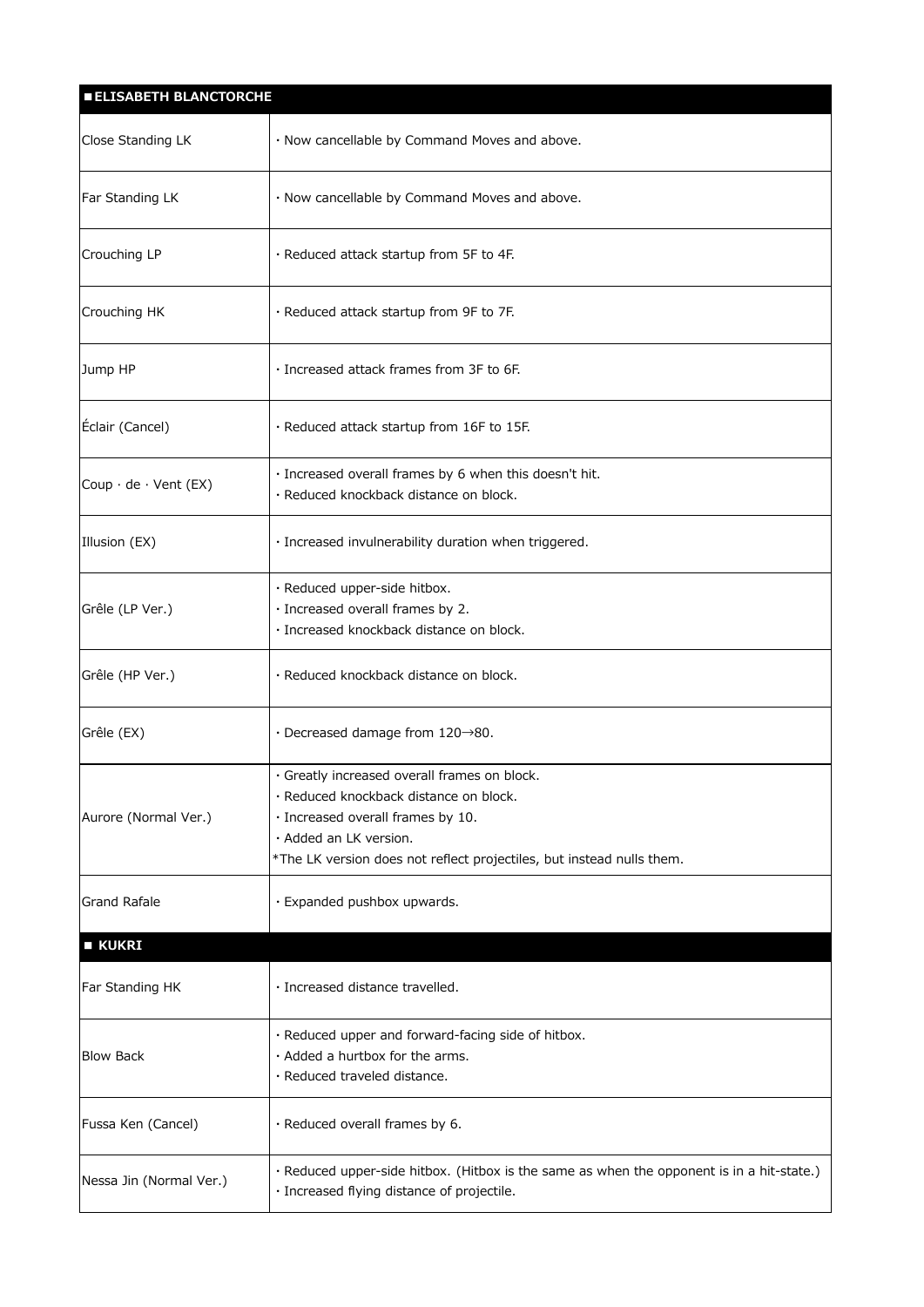| Nessa Jin (LP Ver.)               | · Reduced knockback duration by 2F when blocking.                                                                    |
|-----------------------------------|----------------------------------------------------------------------------------------------------------------------|
| Nessa Senpuu                      | · Now considered on-ground.                                                                                          |
| Nessa Senpuu (HP, HK Ver.)        | · Reduced knockback distance on block.                                                                               |
| Nessa Senpuu (LK Ver.)            | · Reduced knockback duration by 2F when blocking.                                                                    |
| Nessa Senpuu (EX)                 | $\cdot$ Decreased damage from 145 $\rightarrow$ 105.<br>· Increased combo scaling value.                             |
| Air · Bossa-Shougeki<br>(LP Ver.) | · Increased landing recovery by 4F.<br>· Changed behavior when it lands.                                             |
| Air · Bossa-Shougeki<br>(HK Ver.) | · Now invulnerable to projectiles during attack.                                                                     |
| Air · Bossa-Shougeki (EX)         | $\cdot$ Decreased damage from 120 $\rightarrow$ 100.<br>· Changed trajectory.<br>· Decreased landing recovery by 8F. |
| Genei Sajin (Normal Ver.)         | · Removed projectile startup protection.<br>(Projectile will now disappear when hit during startup)                  |
| Nessa Chugeki (Normal Ver.)       | · Changed the projectile position.<br>$\cdot$ Increased damage from 65 $\rightarrow$ 80.<br>$\cdot$ Can now OTG.     |
| Nessa Goku Totsuha                | · Increased invulnerability duration.                                                                                |
| Goku Nessa Housairyu              | . Decreased the minimum damage from 330 to 245.                                                                      |
| <b>EXROHNEN</b>                   |                                                                                                                      |
| <b>Shatter Strike</b>             | · Changed the motion.                                                                                                |
| Hyper Hop                         | · Increased distance travelled.                                                                                      |
| Crouching LP                      | · Reduced overall frames by 2.                                                                                       |
| Far Standing LP                   | · Expanded attack hitbox downward.<br>· Expanded hurtbox downward.<br>· Now cancellable by Special Moves and above.  |
| Far Standing HP                   | . Now cancellable until the 3rd hit.<br>· Increases Power Gauge more.                                                |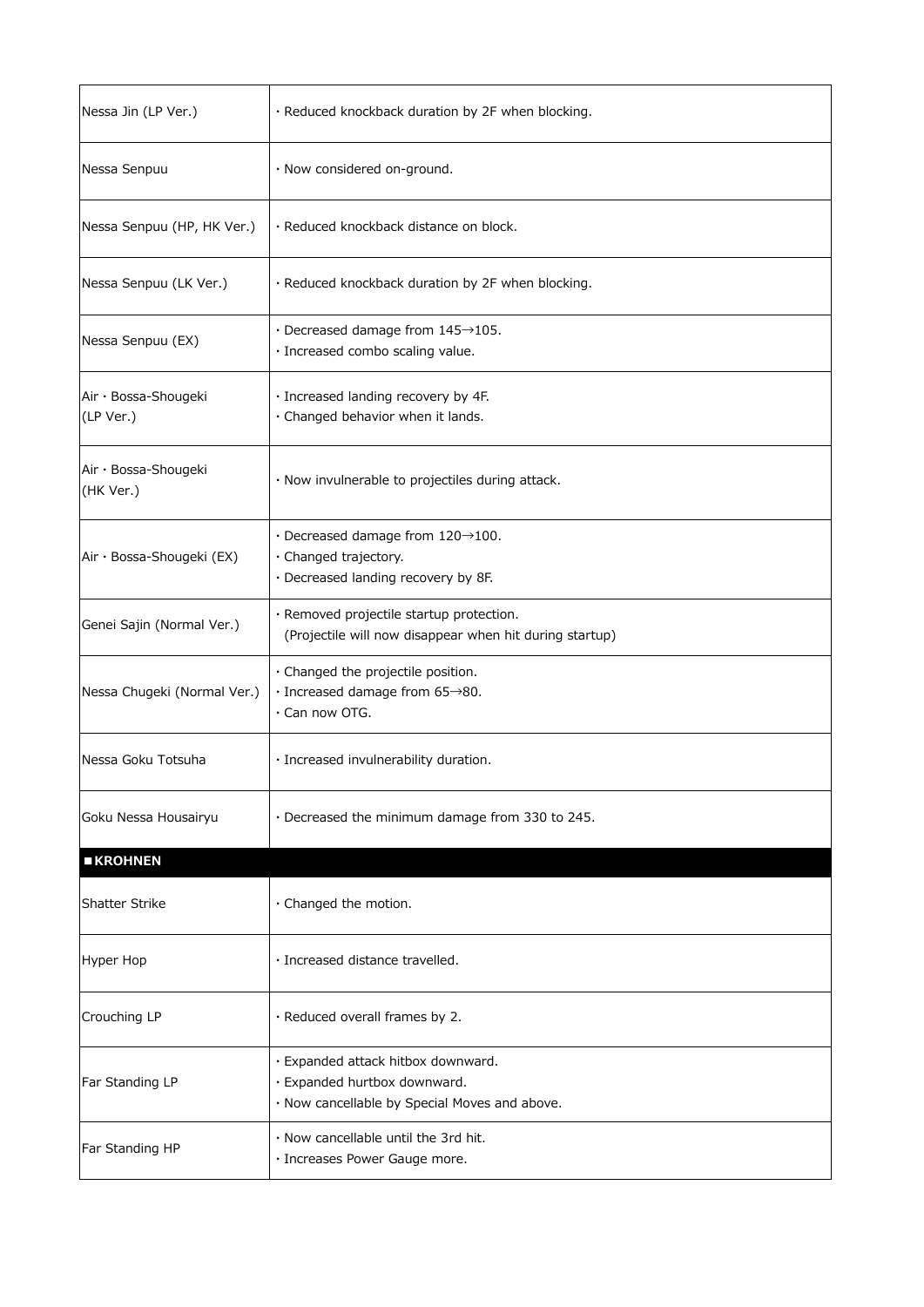| <b>Blow Back</b>                            | · Reduced attack startup from 16F to 12F.                                                                                                                |
|---------------------------------------------|----------------------------------------------------------------------------------------------------------------------------------------------------------|
| Jump HP<br>(Jump, Hyper Jump)               | · Expanded attack hitbox forward.                                                                                                                        |
| Jump HP (Hop, Hyper Hop)                    | · Reduced attack startup from 15F to 10F.<br>· Expanded attack hitbox forward.                                                                           |
| Emergency Slide (Cancel)                    | · Reduced knockback distance on hit.<br>· Reduced overall frames by 2.                                                                                   |
| Jump HK                                     | · Increased attack frames by 2F.                                                                                                                         |
| Jump HK<br>(Jump, Hyper Jump)               | · Expanded attack hitbox backwards.                                                                                                                      |
| Blaze Thrower (LP Ver.)                     | . Now blows back on hit.                                                                                                                                 |
| Heat Shield (LP Ver.)                       | · Changed the blow back on hit.<br>$\cdot$ Increased damage from 75 $\rightarrow$ 90.                                                                    |
| Heat Shield (HP Ver.)                       | · Changed the blow back on hit.<br>· Now moves forward on startup.                                                                                       |
| Heat Shield (EX)                            | · Now moves forward on startup.                                                                                                                          |
| Strike Slash (EX)                           | · Reduced attack startup from 28F to 26F.                                                                                                                |
| <b>Infernal Prominence</b><br>(Normal Ver.) | · Expanded attack hitbox upwards.                                                                                                                        |
| Fusion Blaster (Normal Ver.)                | · Reduced attack startup from 13F to 9F.<br>· Increased projectile speed.<br>· Greatly increased knockback duration on hit.<br>· Expanded attack hitbox. |
| <b>ANGEL</b>                                |                                                                                                                                                          |
| Far Standing LP                             | · Expanded attack hitbox upwards.                                                                                                                        |
| Far Standing HP                             | · Reduced attack startup from 9F to 7F.                                                                                                                  |
| Crouching HK                                | · Reduced attack startup from 12F to 10F.                                                                                                                |
| Red Sky                                     | · Reduced overall frames on block by 2.<br>· Added an HK version.                                                                                        |
| Red Sky (EX)                                | · Increased movement speed.<br>· Increased projectile invulnerability duration.                                                                          |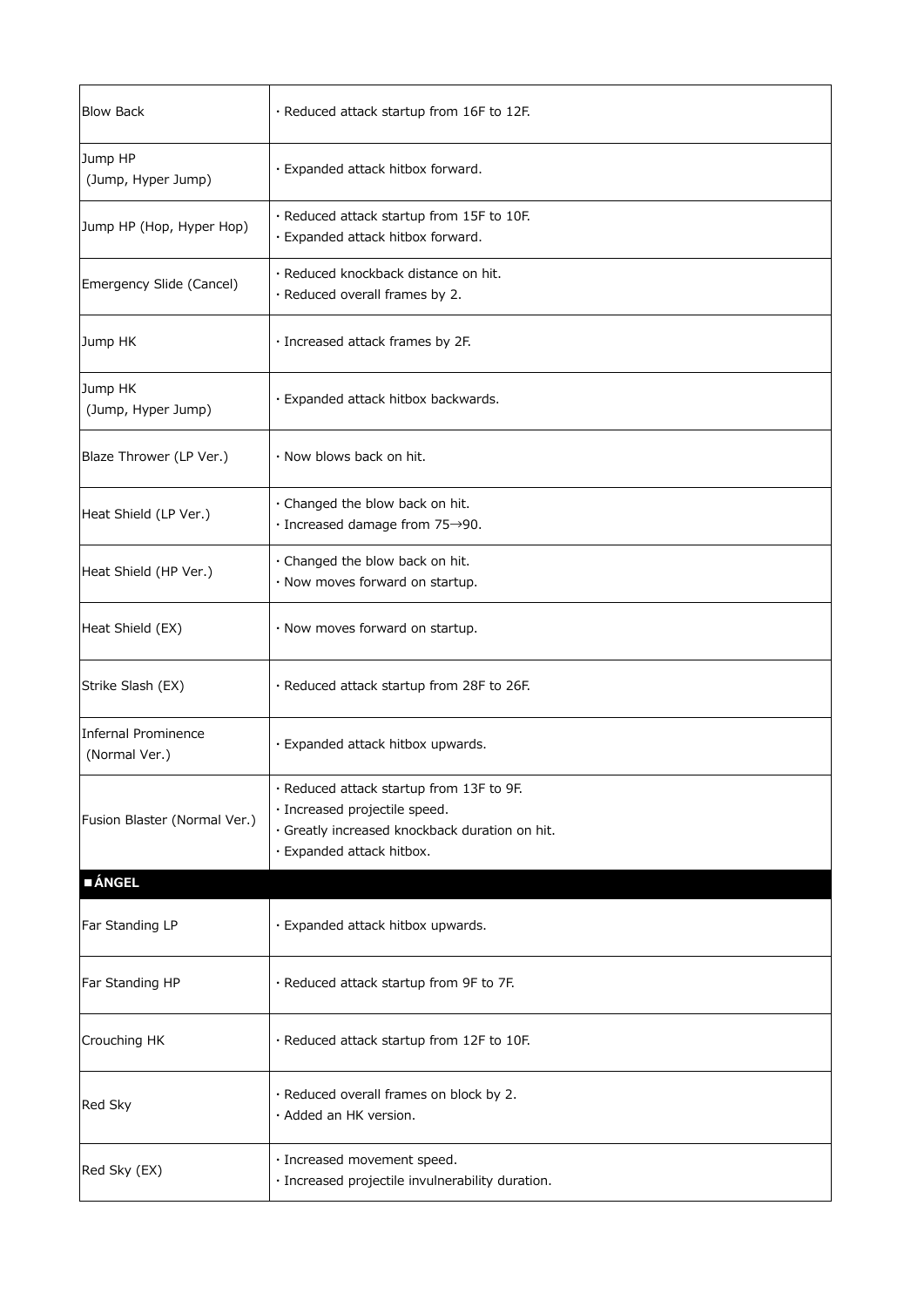| Mad Murder (EX)                 | · Now shortens the distance from the opponent when it connects.                                                                                                                              |
|---------------------------------|----------------------------------------------------------------------------------------------------------------------------------------------------------------------------------------------|
| Circle $\cdot$ Sobat            | · Lower body now invulnerable to projectiles.                                                                                                                                                |
| $Circle \cdot High$             | · Reduced above-facing hurtbox.                                                                                                                                                              |
| $Circle \cdot Feint$            | · Now invulnerable to projectiles.                                                                                                                                                           |
| Circle $\cdot$ Feint (Forward)  | · Now invulnerable to projectiles.                                                                                                                                                           |
| Circle $\cdot$ Feint (Backward) | · Increased distance travelled.<br>· Now invulnerable to projectiles.                                                                                                                        |
| Finish $\cdot$ Rolling          | · Reduced overall frames by 3.                                                                                                                                                               |
| Finish $\cdot$ Neck Cutter      | $\cdot$ Increased damage from 80 $\rightarrow$ 100.                                                                                                                                          |
| Finish $\cdot$ Grapple Kick     | $\cdot$ Increased damage from 60 $\rightarrow$ 80.<br>· Expanded forward-facing grab hitbox.                                                                                                 |
| <b>EXULA DIAMOND</b>            |                                                                                                                                                                                              |
|                                 |                                                                                                                                                                                              |
| Close Standing LP               | · Reduced overall frames by 2.                                                                                                                                                               |
| Far Standing LK                 | . Resolved an issue where the cancellable version couldn't cancel into One Inch.                                                                                                             |
| Far Standing HK                 | · Now cancellable by Special Moves and above.                                                                                                                                                |
| Crouching LP                    | · Now able to rapid cancel.<br>· Reduced overall frames by 2.                                                                                                                                |
| Crouching HP                    | · Now cancellable by Special Moves and above.                                                                                                                                                |
| Jump LP                         | · Expanded attack hitbox backwards.                                                                                                                                                          |
| Slider Shoot                    | · Reduced overall frames by 3.                                                                                                                                                               |
| Crow Bite (HP Ver.)             | · Now invulnerable to in-air attacks.<br>· Expanded hitbox upward on the first hit.<br>· Unable to recover on first hit.<br>· Greatly increased landing recovery frames when it doesn't hit. |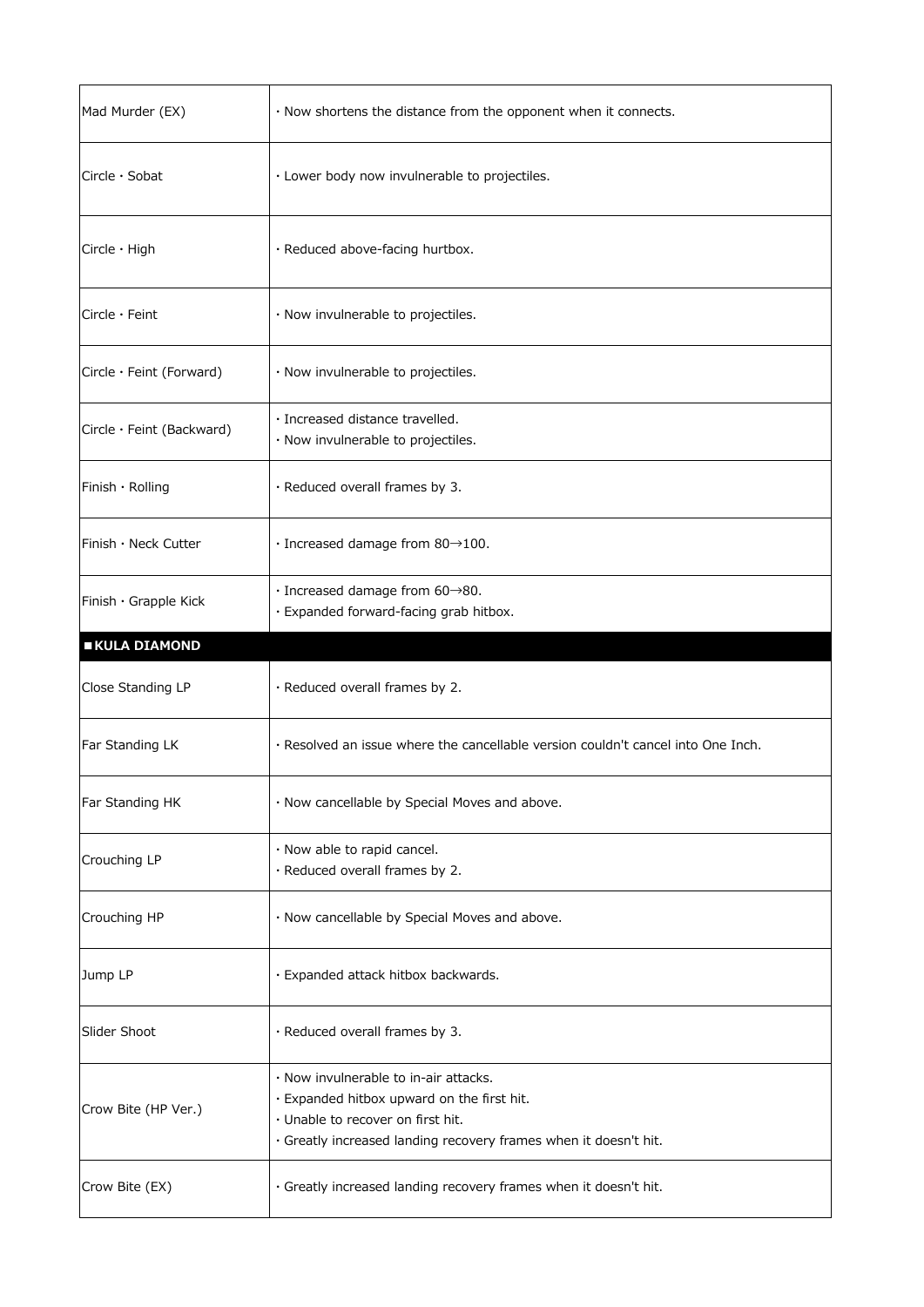| Diamond Breath (LP Ver.)            | · Reduced attack startup from 20F to 15F.                                                                                                                  |
|-------------------------------------|------------------------------------------------------------------------------------------------------------------------------------------------------------|
| Diamond Breath (EX)                 | $\cdot$ Increased damage from 80 $\rightarrow$ 100.                                                                                                        |
| Counter Shell (LP Ver.)             | · Now does not reflect projectiles, but instead nulls them.                                                                                                |
| Counter Shell (HP Ver.)             | · Now hits players who were hit in-air.                                                                                                                    |
| Ray Spin (Sit) (EX)                 | · Reduced overall frames by 10.<br>· Reduced block recovery by 2F.<br>· Increased opponent hitstop by 2F on hit.<br>· Reduced knockback distance on block. |
| Falling Snowman<br>(Normal version) | · Reduced overall frames by 5.<br>· Expanded attack hitbox forward and backward.                                                                           |
| YASHIRO NANAKASE                    |                                                                                                                                                            |
| Close Standing LP                   | · Reduced overall frames by 1.                                                                                                                             |
| Close Standing HK                   | · Expanded distance recognition.                                                                                                                           |
| Crouching LP                        | · Reduced overall frames by 1.                                                                                                                             |
| Crouching HP                        | · Expanded hitbox forward on beginning of attack.                                                                                                          |
| Crouching HK                        | · Is now lower to the ground.                                                                                                                              |
| <b>Blow Back</b>                    | · Reduced attack startup from 16F to 14F.<br>· Reduced overall frames by 4.<br>· Increased distance travelled.                                             |
| Regret Bash (Cancel)                | · Reduced overall frames by 2.                                                                                                                             |
| Jump LP                             | · Reduced downward-facing hurtbox.<br>· Expanded attack hitbox downward.                                                                                   |
| Jump HP                             | · Increased attack frames by 2F.                                                                                                                           |
| Jump HP (Jump, Hyper Jump)          | · Expanded attack hitbox backwards.                                                                                                                        |
| Jump LK                             | · Added a hitbox for the legs.                                                                                                                             |
| Jump HK                             | · Moved hitbox and hurtbox downward.<br>· Added a hitbox for the legs.                                                                                     |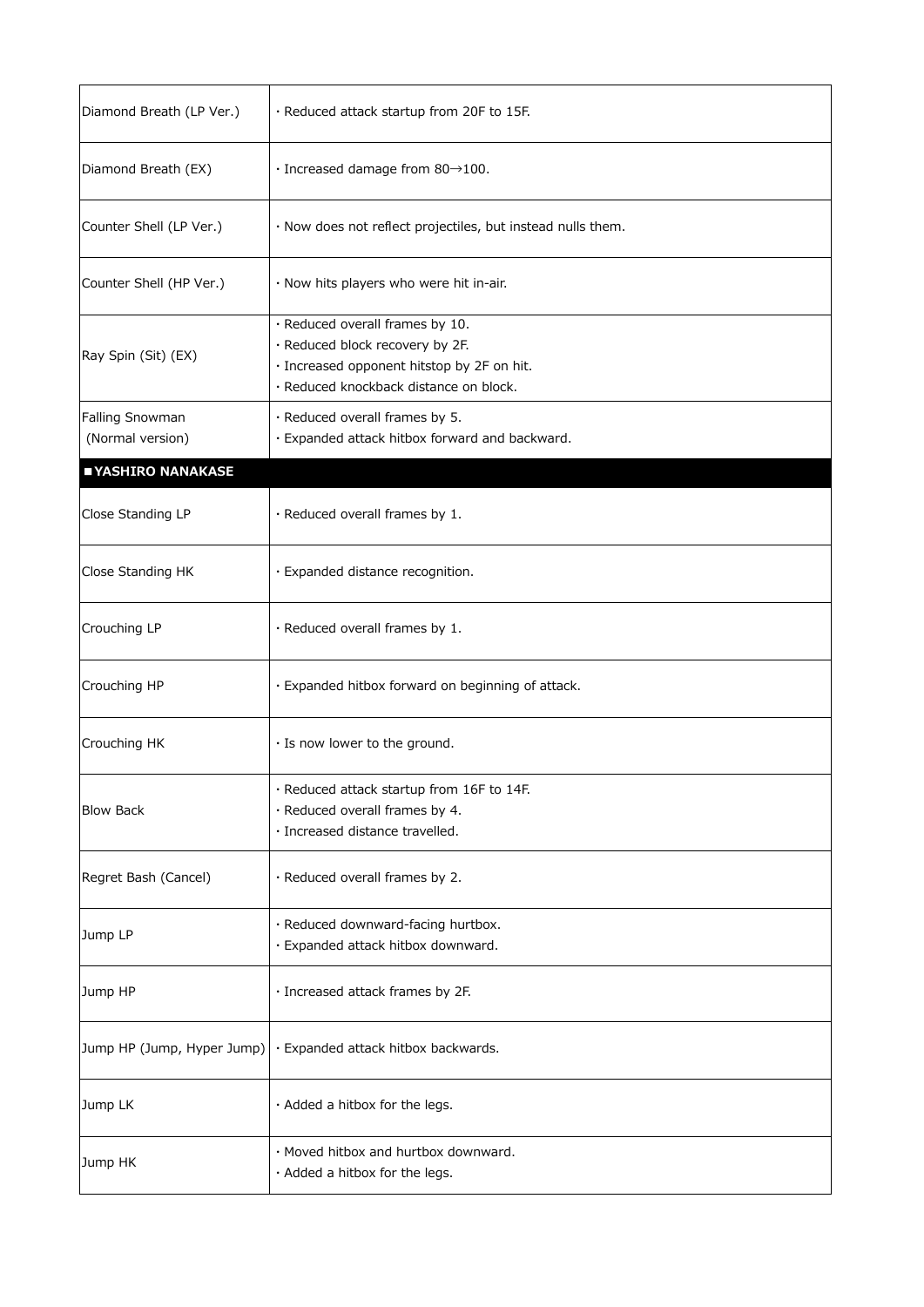| Jump HK<br>(Jump, Hyper Jump) | · Increased attack frames by 1F.                                                                                                                                                                                                                        |
|-------------------------------|---------------------------------------------------------------------------------------------------------------------------------------------------------------------------------------------------------------------------------------------------------|
| Jumping Blow Back             | · Reduced body hurtbox. (Now the same hurtbox as during a normal jump.)<br>· Reduced forward-facing hurtbox.<br>· Reduced attack startup from 14F to 12F.                                                                                               |
| Missile Might Bash (HP Ver.)  | · Reduced combo scaling value.                                                                                                                                                                                                                          |
| Missile Might Bash (EX)       | · Increased damage for hits other than the last from 20 to 30.<br>· Reduced combo scaling value.                                                                                                                                                        |
| Upper Duel (LP Ver.)          | · Startup now has a guardpoint.<br>· Reduced attack startup from 7F to 6F.<br>· Can now Super Cancel from the first hit.<br>· Increased damage of first hit from 40 to 60.<br>. Now moves forward.<br>. Can no longer Super Cancel from the second hit. |
| Upper Duel (HP Ver.)          | · Increased damage of first hit from 40 to 60.<br>· Now moves forward.<br>· Overall frames reduced when nulling projectiles.                                                                                                                            |
| Upper Duel (EX)               | · Expanded the guardpoint downward.<br>· Reduced attack startup from 7F to 6F.<br>· Increased damage of third hit from 40 to 70.<br>· Increased command priority over Genocide Cutter (EX).                                                             |
| Jet Counter                   | · Increased route buffer input window duration.                                                                                                                                                                                                         |
| Jet Counter (LP Ver.)         | · Reduced overall frames by 2.                                                                                                                                                                                                                          |
| Jet Counter (HP Ver.)         | · Reduced overall frames by 5.<br>· Reduced knockback duration by 5F on hit or block.                                                                                                                                                                   |
| Jet Counter Still (LP Ver.)   | · Can follow up with an attack when hit in-air.                                                                                                                                                                                                         |
| Sledgehammer (EX)             | · Increased projectile invulnerability duration.<br>· Reduced attack startup from 31F to 28F.<br>· Reduced overall frames by 6.<br>· Expanded pushbox downward.                                                                                         |
| Final Impact                  | · Now invulnerable to projectiles.<br>· Increased distance travelled.                                                                                                                                                                                   |
| <b>SHERMIE</b>                |                                                                                                                                                                                                                                                         |
| Dash                          | · Increased movement speed.                                                                                                                                                                                                                             |
| Far Standing LP               | · Now cancellable by Command Moves and above.                                                                                                                                                                                                           |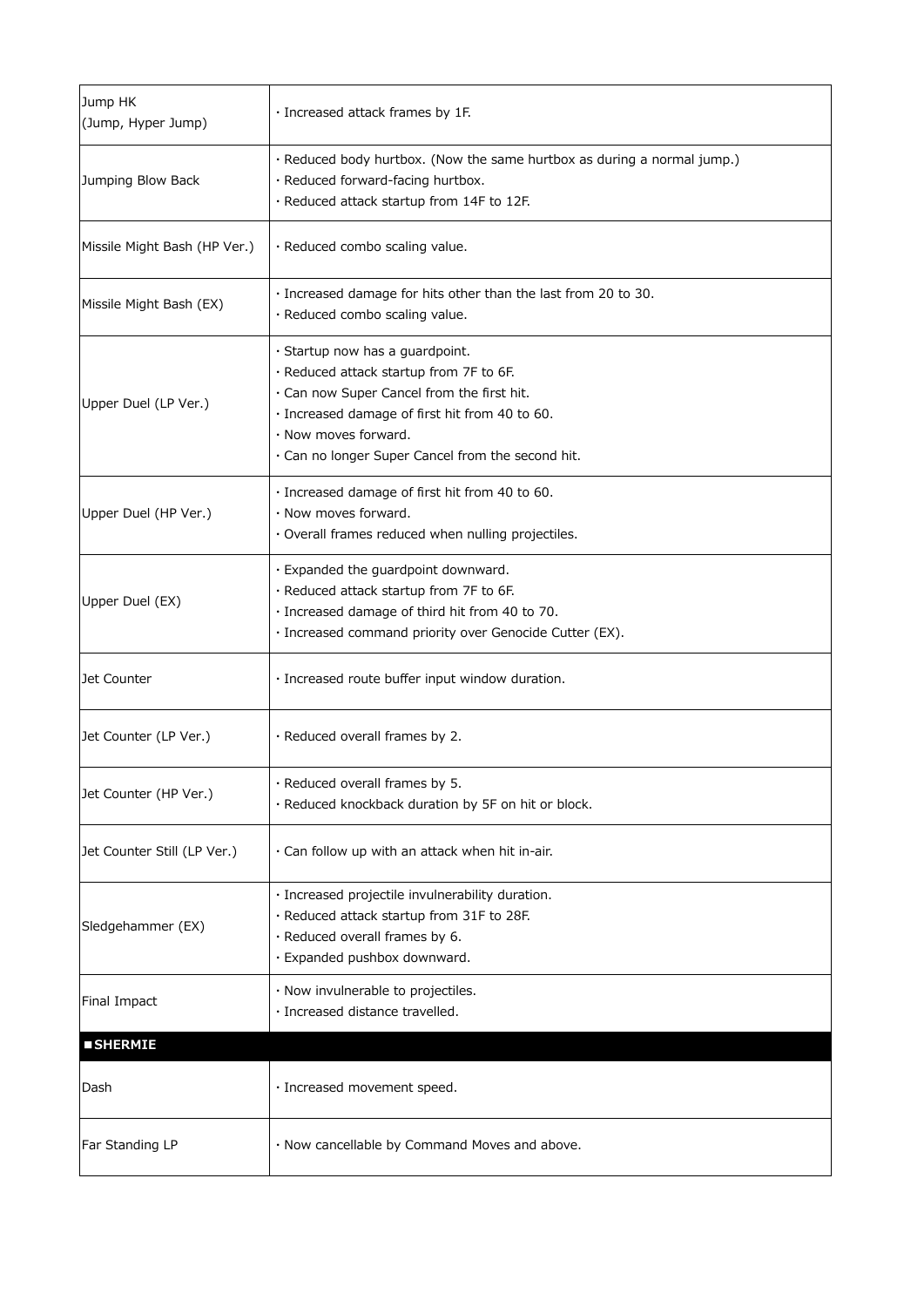| Far Standing LK                   | · First hit now cancellable by Special Moves and above.<br>· Reduced knockback distance for the second hit.                                                                                      |
|-----------------------------------|--------------------------------------------------------------------------------------------------------------------------------------------------------------------------------------------------|
| <b>Blow Back</b>                  | · Reduced overall frames by 3.                                                                                                                                                                   |
| Crouching LP                      | $\cdot$ Reduced overall frames by 2.                                                                                                                                                             |
| Crouching HP                      | $\cdot$ Reduced attack startup from 7F to 5F.                                                                                                                                                    |
| Crouching HK                      | $\cdot$ Now moves forward.                                                                                                                                                                       |
| Jump HP (Hop, Hyper Hop)          | · Expanded attack hitbox backwards.                                                                                                                                                              |
| Jump HK (Vertical Jump)           | · Reduced forward-facing hurtbox.                                                                                                                                                                |
| Front Flash                       | . Resolved an issue that caused unnatural behavior when attack connects<br>in certain situations.                                                                                                |
| Shermie Stand (Normal Ver.)       | · Reduced overall frames by 3.                                                                                                                                                                   |
| Shermie Stand (Cancel)            | . Reduced knockback distance for the first hit.                                                                                                                                                  |
| Shermie Spiral (Normal Ver.)      | · Reduced recovery after connecting.                                                                                                                                                             |
| Shermie Whip                      | · Reduced recovery after connecting.                                                                                                                                                             |
| Shermie Whip (EX)                 | · Reduced distance traveled backward.<br>· Expanded attack hitbox forward.                                                                                                                       |
| Shermie Clutch (LK Ver.)          | $\cdot$ Reduced attack startup from 11F to 8F.                                                                                                                                                   |
| Shermie Clutch (EX)               | · Reduced attack startup from 8F to 6F.<br>· Increased distance travelled forward.<br>· Greatly increased landing recovery.                                                                      |
| Shermie Shoot                     | · Greatly increased recovery on whiff.                                                                                                                                                           |
| Accel Spin Kick (Normal Ver.)     | . Now invulnerable to projectiles during attack.<br>· Travels slightly forward until attack startup begins.<br>· Changed damage.<br>(65 to 80 for the LK version, 65 to 100 for the HK version.) |
| Shermie Carnival<br>(Normal Ver.) | · Increased opponent knockdown duration.<br>· Expanded grab box forward.                                                                                                                         |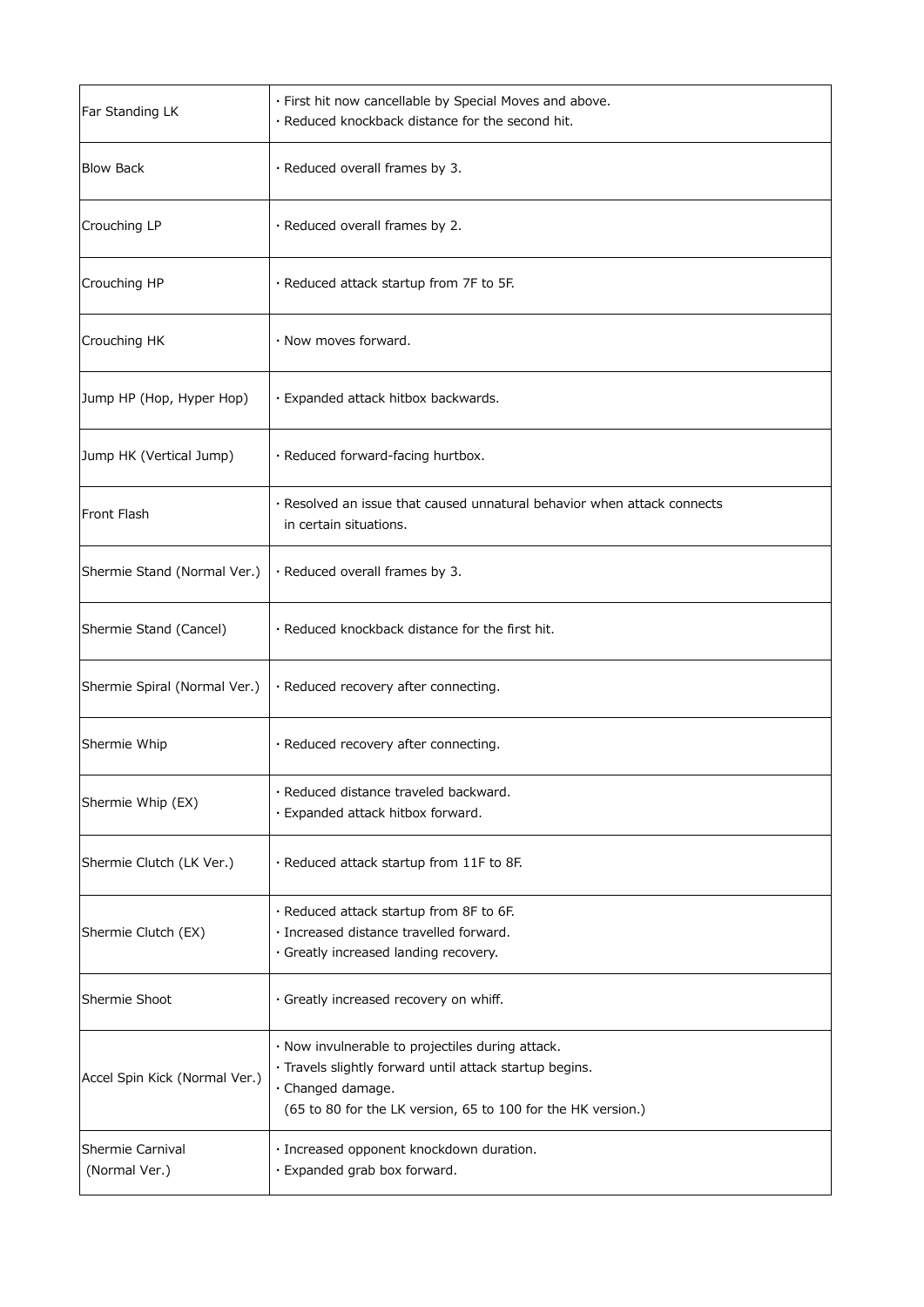| <b>CHRIS</b>                  |                                                                                                                                                                                       |
|-------------------------------|---------------------------------------------------------------------------------------------------------------------------------------------------------------------------------------|
| Close Standing LP             | · Reduced knockback distance.                                                                                                                                                         |
| Far Standing HP               | · 2nd hit now cancellable by Special Moves and above.<br>· Reduced startup for second hit from 18F to 15F.                                                                            |
| Close Standing LK             | · Reduced knockback distance.                                                                                                                                                         |
| Crouching LP                  | · Reduced attack startup from 5F to 4F.<br>· Expanded attack hitbox forward.                                                                                                          |
| <b>Blow Back</b>              | · Can now be whiff cancelled.                                                                                                                                                         |
| Aerial Drop                   | . Resolved an issue that caused unnatural behavior when attack connects<br>in certain situations.                                                                                     |
| Shooting Dancer Thrust (EX)   | · Second hit now hard knockdowns.                                                                                                                                                     |
| Direction Change (EX)         | $\cdot$ Increased damage from 140 $\rightarrow$ 160.                                                                                                                                  |
| $\blacksquare$                |                                                                                                                                                                                       |
| Close Standing LP             | $\cdot$ Reduced overall frames by 1.                                                                                                                                                  |
| Far Standing LP               | · Expanded attack hitbox upward and forward.<br>· Expanded hurtbox forward.                                                                                                           |
| Far Standing LK               | · Reduced overall frames by 2.                                                                                                                                                        |
| Far Standing HP               | · Reduced attack startup from 10F to 8F.<br>· Can now be whiff cancelled.<br>· Increased cancel window by 4F.<br>· Now moves forward on startup.<br>· Expanded attack hitbox forward. |
| Crouching LP                  | · Expanded attack hitbox forward.<br>· Reduced overall frames by 1.                                                                                                                   |
| Crouching HP                  | · Now moves forward on startup.                                                                                                                                                       |
| Crouching HK                  | · Now moves forward on startup.                                                                                                                                                       |
| Jump HP<br>(Jump, Hyper Jump) | · Reduced attack startup from 8F to 6F.                                                                                                                                               |
| Jump HP<br>(Hop, Hyper Hop)   | · Reduced attack startup from 9F to 6F.<br>· Increased attack frames by 2F.                                                                                                           |
| Sniner Side (Cancel)          | . Reduced attack startun from 17F to 15F                                                                                                                                              |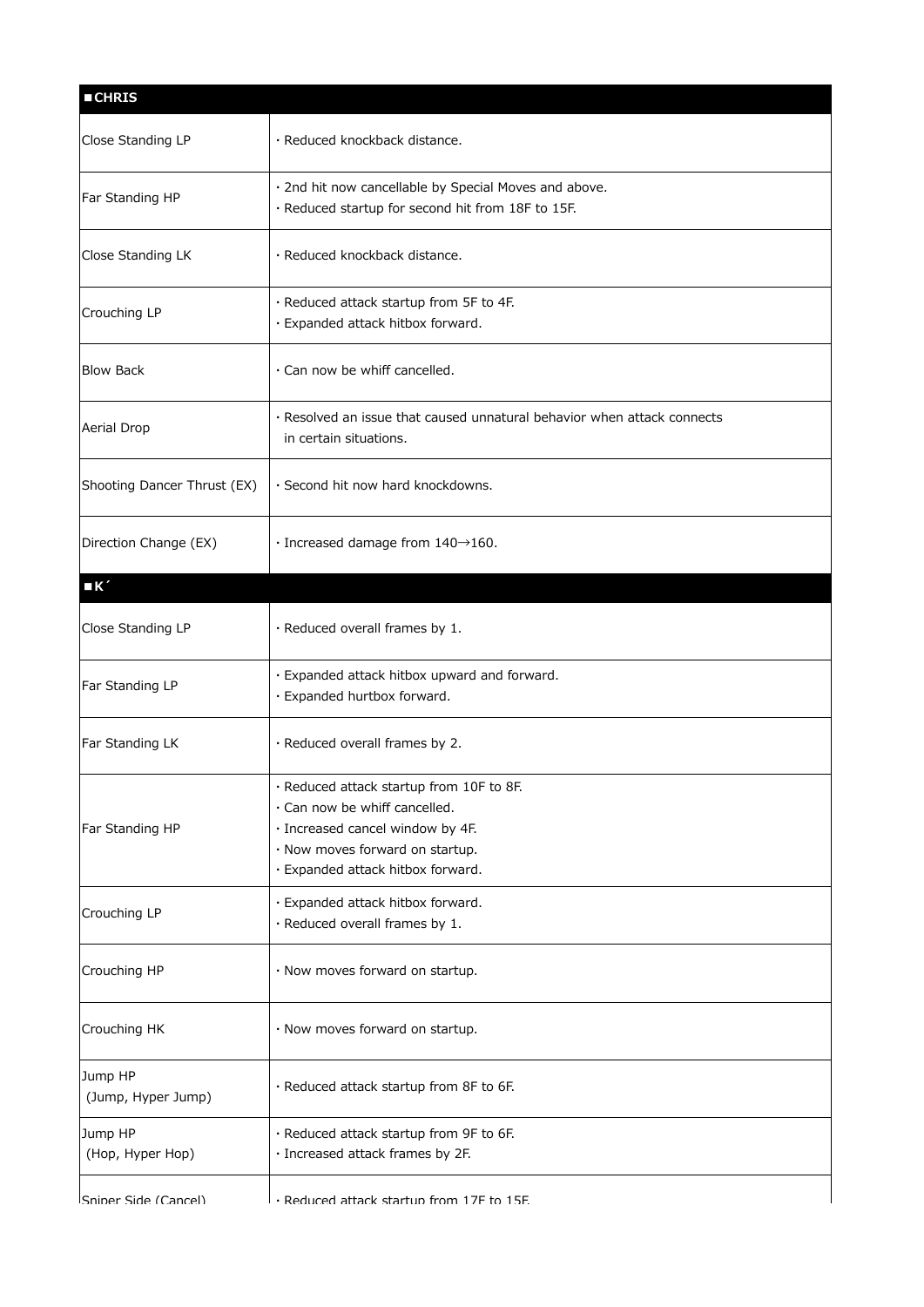| הייון היישה (הייוניה)              |                                                                                                                                                                                               |
|------------------------------------|-----------------------------------------------------------------------------------------------------------------------------------------------------------------------------------------------|
| Ein Trigger                        | · Increased route buffer input window duration.                                                                                                                                               |
| Ein Trigger (EX)                   | · Now moves forward on startup.                                                                                                                                                               |
| Second Whip                        | · Can now reflect projectiles.                                                                                                                                                                |
| Second Shoot (EX)                  | · Reduced overall frames by 4.                                                                                                                                                                |
| Second Knuckle<br>(Normal Ver.)    | · Expanded attack hitbox forward.                                                                                                                                                             |
| Crow Bite (HP Ver.)                | · Reduced landing recovery by 3F after a follow-up attack.<br>· Expanded hitbox upward and forward on the second and third hit.<br>· Increased follow-up attack buffer input window duration. |
| Crow Bite (EX)                     | · Decreased landing recovery by 4F.                                                                                                                                                           |
| Minute Spike (LK Ver.)             | · Greatly reduced overall frames.<br>· Changed the height and travel distance.<br>· Moved attack hitbox downward.<br>· Increased opponent knockback distance on block.                        |
| Minute Spike (HK Ver.)             | · Now features a guard point partway.                                                                                                                                                         |
| Narrow Spike (EX Ver.)             | · Reduced attack startup from 9F to 7F.<br>· Increased overall frames by 5F on block.(No changes on block.)                                                                                   |
| Air Minute Spike<br>(Normal Ver.)  | · Added a special follow-up hitbox.                                                                                                                                                           |
| Chain Drive                        | · Now has invulnerability.                                                                                                                                                                    |
| <b>MAXIMA</b>                      |                                                                                                                                                                                               |
| Close Standing HK                  | · Reduced overall frames by 5.                                                                                                                                                                |
| Far Standing HK                    | · Reduced attack startup from 19F to 15F.                                                                                                                                                     |
| <b>Blow Back</b>                   | $\cdot$ Now blow backs when hit in-air with a counter.<br>$\cdot$ Increased damage from 75 $\rightarrow$ 90.                                                                                  |
| M-19 Blitz Cannon<br>(Normal Ver.) | · Reduced attack startup from 7F to 6F.<br>· Expanded attack hitbox vertically.                                                                                                               |
| Maxima Press (Normal Ver.)         | $\cdot$ Increased damage from 100 $\rightarrow$ 120.                                                                                                                                          |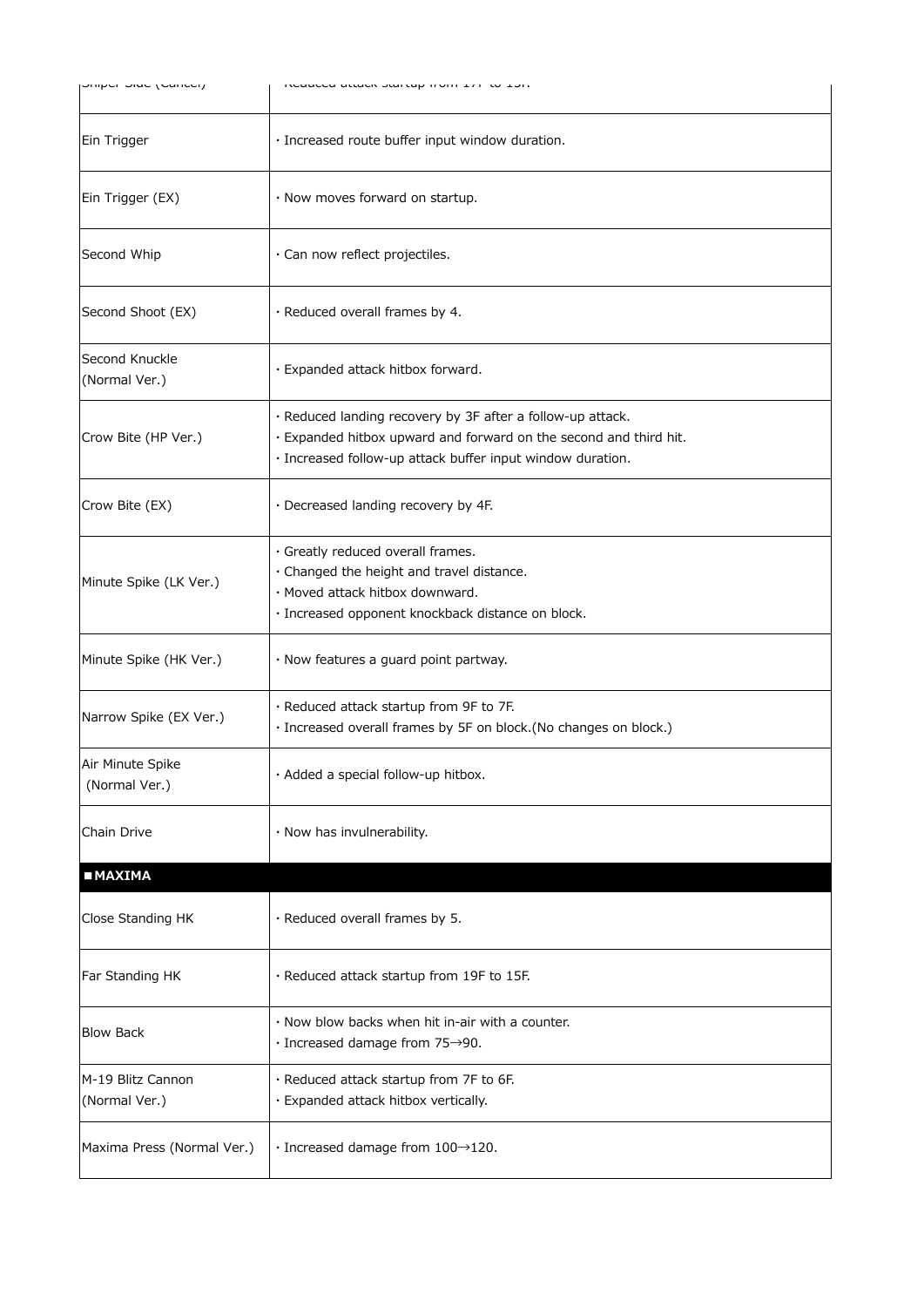| Maxima Charge (HP Ver.)   | · Reduced overall frames by 2.<br>$\cdot$ Increased Guard Crush damage from 100 $\rightarrow$ 150.<br>· Changed the blow back on hit.<br>*There are no changes when the opponent is in a hit-state.<br>· Reduced recovery on whiff. |
|---------------------------|-------------------------------------------------------------------------------------------------------------------------------------------------------------------------------------------------------------------------------------|
| Maxima Charge (EX Ver.)   | Increased damage from 150→180.                                                                                                                                                                                                      |
| WHP                       |                                                                                                                                                                                                                                     |
| Dash                      | · Increased movement speed.                                                                                                                                                                                                         |
| Close Standing LP         | · Reduced overall frames by 2.                                                                                                                                                                                                      |
| Close Standing LK         | · Reduced overall frames by 2.                                                                                                                                                                                                      |
| Close Standing HP         | · Reduced attack startup from 6F to 4F.<br>· Reduced overall frames by 6.                                                                                                                                                           |
| Far Standing HP           | · Now whiff cancellable on first hit.<br>· 2nd hit now cancellable by Special Moves and above.                                                                                                                                      |
| Far Standing LK           | · Reduced attack startup from 6F to 5F.                                                                                                                                                                                             |
| Close Standing HK         | · Reduced attack startup from 9F to 7F.                                                                                                                                                                                             |
| Far Standing HK           | · Reduced attack startup from 10F to 8F.<br>· Reduced hurtbox size.                                                                                                                                                                 |
| Crouching HP              | $\cdot$ Reduced overall frames by 2                                                                                                                                                                                                 |
| <b>Blow Back</b>          | · Reduced attack startup from 17F to 14F.                                                                                                                                                                                           |
| Jump HK                   | · Expanded hitbox forward on the first and second hit.                                                                                                                                                                              |
| Jump HK (Vertical Jump)   | · Increased attack frames by 2F.                                                                                                                                                                                                    |
| Whip Shot                 | · Increased distance opponent travels closer on fourth hit.<br>· Changed the blow back on the fifth hit.                                                                                                                            |
| <b>Talon Shot</b>         | · Reduced knockback distance on hit.<br>· Increased knockback duration on hit.                                                                                                                                                      |
| Boomerang Shot "Code: SC" | · Expanded hitbox on the second hit.<br>· Greatly reduced recovery on hit.<br>· Increased opponent knockdown duration on hit.<br>· Greatly decreased recovery on whiff.<br>· Changed blow back when hit in-air on first hit.        |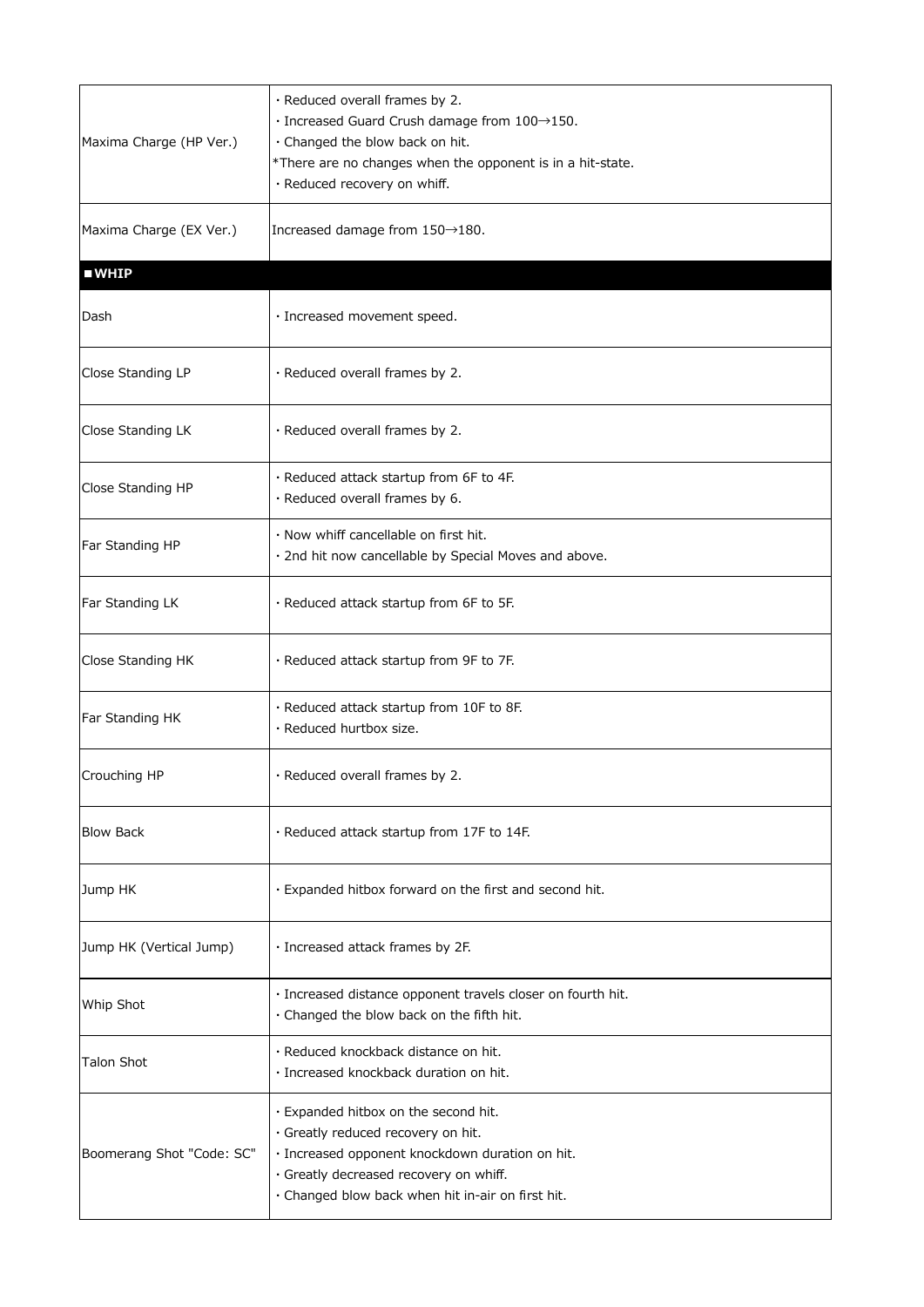| Boomerang Shot "Code: SC"<br>(LP Ver.)             | . Now invulnerable to in-air attacks.                                                                                                                         |
|----------------------------------------------------|---------------------------------------------------------------------------------------------------------------------------------------------------------------|
| Strength Shot Type A<br>"Code: Superior"           | · Expanded hitbox on the first and second hit. (Expanded area is only for when the<br>opponent is in a hit state.)                                            |
| Strength Shot Type A<br>"Code: Superior" (EX Ver.) | · Changed blow back when hit in-air on second hit.<br>· Can now follow up with crouching HK after hit in-air with second hit.                                 |
| Strength Shot Type D<br>"Code: Candy"              | · Reduced overall frames by 2.                                                                                                                                |
| <b>MANTONOV</b>                                    |                                                                                                                                                               |
| Close Standing LP                                  | · Reduced overall frames by 3.<br>· Broadened distance recognition.                                                                                           |
| Close Standing HP                                  | · Broadened distance recognition.                                                                                                                             |
| Close Standing LK                                  | · Reduced overall frames by 5.                                                                                                                                |
| Far Standing HK                                    | · Reduced hurtbox size.                                                                                                                                       |
| Crouching LK                                       | · Reduced upper-side hitbox.                                                                                                                                  |
| Tunguska Bomber                                    | · Now only the first and last hit can KO.<br>· Reduced recovery after hit.<br>· Can no longer follow-up after block.<br>· Greatly increased landing recovery. |
| <b>RAMÓN</b>                                       |                                                                                                                                                               |
| Far Standing LK                                    | · Reduced overall frames by 2.                                                                                                                                |
| Far Standing HK                                    | $\cdot$ Reduced attack startup from 14F to 11F.                                                                                                               |
| <b>Blow Back</b>                                   | · Reduced attack startup from 20F to 17F.<br>· Increased cancel window by 4F.                                                                                 |
| Tiger Neck Chancery<br>(HP Ver.)                   | · Now invulnerable to grabs.                                                                                                                                  |
| Feint Dash                                         | $\cdot$ Added a hitbox.                                                                                                                                       |
| Feint Step                                         | · Added an EX version.                                                                                                                                        |
| Feint Step (LP Ver.)                               | · Reduced overall frames by 5.                                                                                                                                |
| <b>KING OF DINOSAURS</b>                           |                                                                                                                                                               |
| Far Standing HP                                    | · Reduced attack startup from 16F to 14F.                                                                                                                     |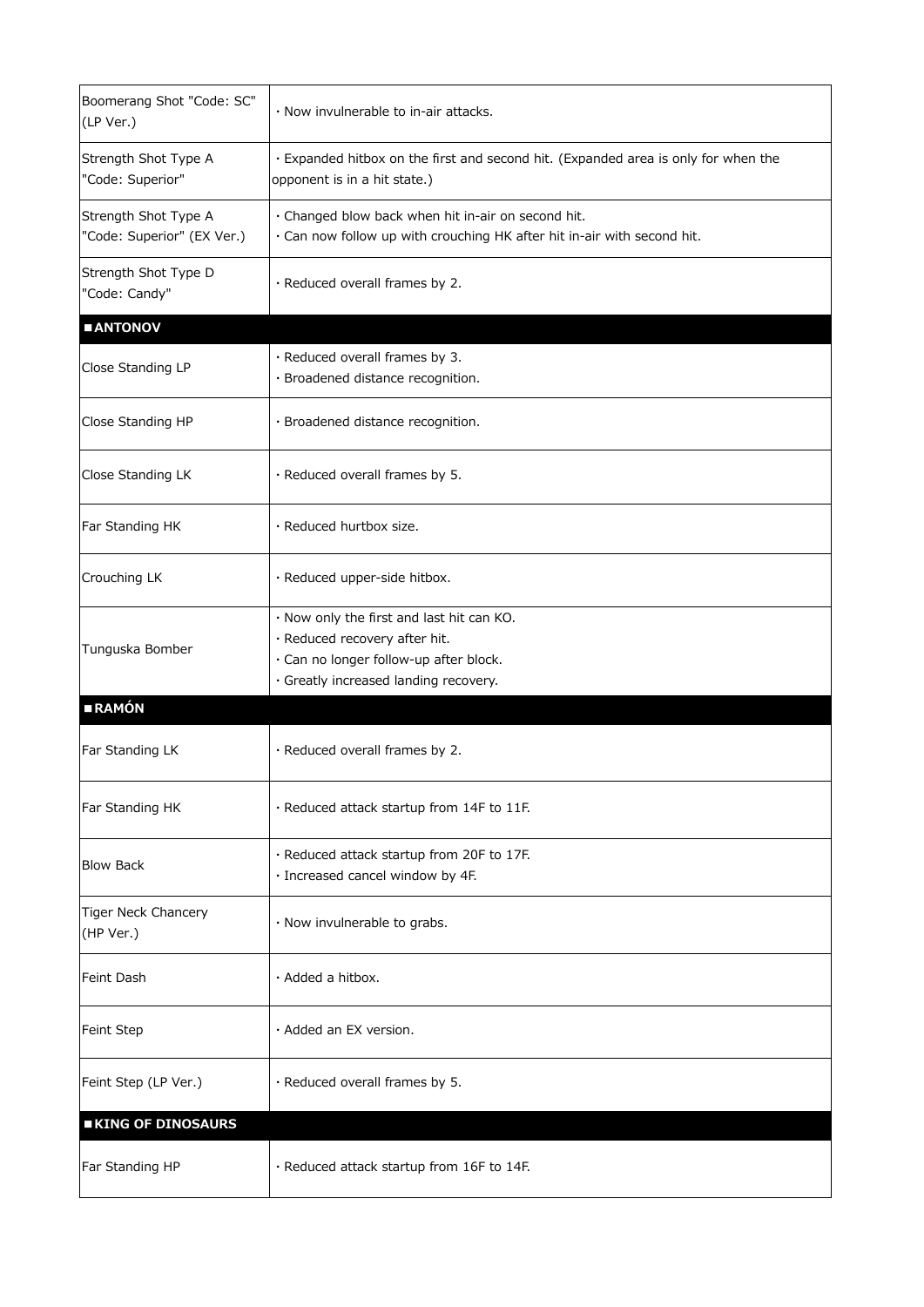| Jump LK (Jump, Hyper Jump)          | · Expanded attack hitbox backwards.                                                                                                                                                                                                    |
|-------------------------------------|----------------------------------------------------------------------------------------------------------------------------------------------------------------------------------------------------------------------------------------|
| Assault Raptor (HK Ver.)            | · Expanded grab box.                                                                                                                                                                                                                   |
| Ankylo Hammer (LP Ver.)             | · Increased opponent knockback duration by 2F on the first hit.                                                                                                                                                                        |
| Ankylo Hammer (EX Ver.)             | · Now blocks all attack stages.                                                                                                                                                                                                        |
| Chicxulub Buster (EX Ver.)          | $\cdot$ Increased damage from 180 $\rightarrow$ 200.<br>· Greatly increased opponent knockdown duration on hit.                                                                                                                        |
| Super Zetsumetsu Hurricane          | · Reduced recovery after hit.                                                                                                                                                                                                          |
| Super Zetsumetsu Hurricane<br>(MAX) | · Increased opponent knockdown duration.                                                                                                                                                                                               |
| Dinner of Dinosaur                  | · Now blocks all attack stages.                                                                                                                                                                                                        |
| <b>ELEONA HEIDERN</b>               |                                                                                                                                                                                                                                        |
| Jump HK (Vertical Jump)             | · Reduced combo scaling value.<br>· Cancelling into V-Slasher will now trigger a V-Slasher that has a bigger<br>combo scaling value than normal.                                                                                       |
| Moon Slasher                        | · Reduced knockback distance on block.<br>· Increased hitstop on block.                                                                                                                                                                |
| Moon Slasher (HP Ver.)              | · Removed invulnerability.<br>· Now invulnerable to in-air attacks immediately after attack startup.                                                                                                                                   |
| Grand Saber (HK Ver.)               | . Changed the blow back for follow-up attacks.                                                                                                                                                                                         |
| X-Calibur (LP Ver.)                 | $\cdot$ Increased damage from 60 $\rightarrow$ 100.<br>· Changed the blow back.<br>· Reduced distance travelled backward after attack finishes.<br>· Reduced landing recovery by 4F.                                                   |
| X-Calibur (EX Ver.)                 | · The last hit no longer hits multiple times during a combo.                                                                                                                                                                           |
| Slash Saber (Normal Ver.)           | $\cdot$ Added an LK version.                                                                                                                                                                                                           |
| RALF JONES                          |                                                                                                                                                                                                                                        |
| Far Standing HP                     | · Reduced upper-side hitbox.<br>• Reduced hitbox for the second half of the 2F attack duration.<br>· Reduced cancel window duration for Super Special Moves and above.<br>· Reduced hitstop on hit. (Now the same as other characters) |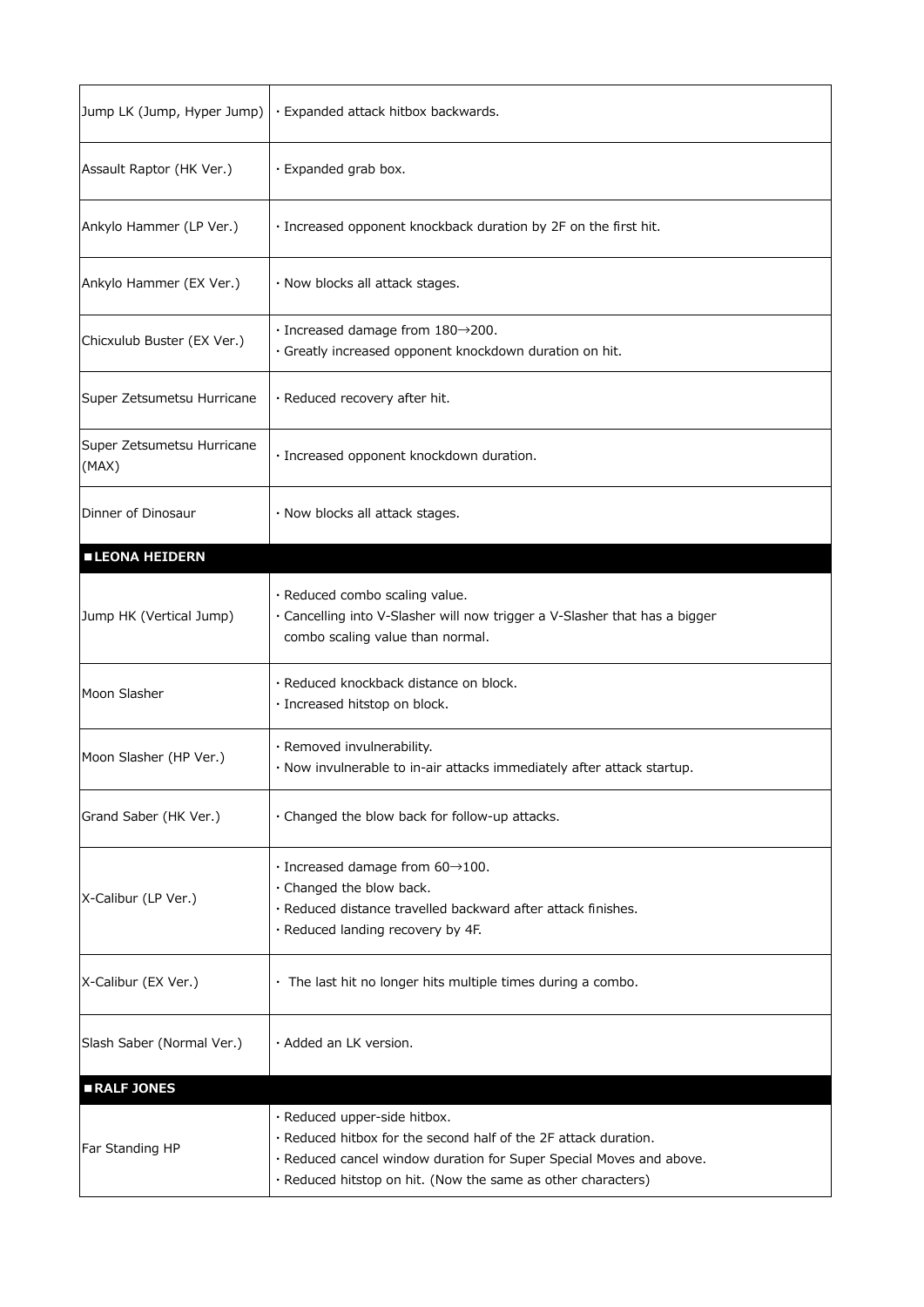|                                        | · Reduced upper and forward-facing side of hitbox.                                            |
|----------------------------------------|-----------------------------------------------------------------------------------------------|
|                                        |                                                                                               |
| Far Standing HK                        | · Increased attack startup from 9F to 11F.                                                    |
|                                        | · Increased overall frames by 4.                                                              |
|                                        | · Added a hurtbox right before attack triggers.                                               |
| Crouching LK                           | · Increased attack startup from 4F to 5F.                                                     |
|                                        | · Added a hurtbox right before attack triggers.                                               |
| Jumping Blow Back                      | · Expanded hurtbox forward.                                                                   |
| Jet Upper                              | · Reduced overall frames by 4.                                                                |
| Dynamite Ralf Punch<br>(Normal Ver.)   | · Expanded hurtbox upward.                                                                    |
| Dynamite Ralf Punch                    | · Greatly increased overall frames.                                                           |
| (HP Ver.)                              | · Reduced knockback distance on block.                                                        |
|                                        | · Changed follow-up attack window to 0.                                                       |
| Dynamite Ralf Punch<br>(EX Ver.)       | · Reduced attack startup from 13F to 11F.                                                     |
|                                        | · Reduced attack startup from 14F to 8F.                                                      |
|                                        | · Changed opponent blow back.                                                                 |
| Vulcan Punch (Normal Ver.)             | $\cdot$ Increased damage from 80 $\rightarrow$ 100.                                           |
|                                        | · Increased input window duration.                                                            |
| Gatling Attack (HP Ver.)               | $\cdot$ No longer hits multiple times during a combo.                                         |
|                                        | · Increased hitstop on the first hit.                                                         |
| Galactica Phantom (MAX)                | · Expanded hitbox upward on the second hit.                                                   |
| Bareback Vulcan Punch<br>(Normal Ver.) | · Reduced cancel window when canceling into Galactica Phantom (MAX).                          |
|                                        | Bareback Vulcan Punch (MAX) $\cdot$ Expanded grab box after first hit.                        |
| <b>CLARK STILL</b>                     |                                                                                               |
| Death Lake Driver                      | · Expanded grab box forward.                                                                  |
| Vulcan Punch (Normal Ver.)             | · Added HP Verson.                                                                            |
| Frankensteiner                         | · Now considered on-ground during movement.                                                   |
| Frankensteiner (Normal Ver.)           | · Increases Power Gauge by 100 in the case where Flashing Elbow doesn't trigger<br>after hit. |
| <b>TERRY BOGARD</b>                    |                                                                                               |
|                                        | $\cdot$ Now a low.                                                                            |
| Close Standing LK                      | · Reduced overall frames by 2.                                                                |
|                                        |                                                                                               |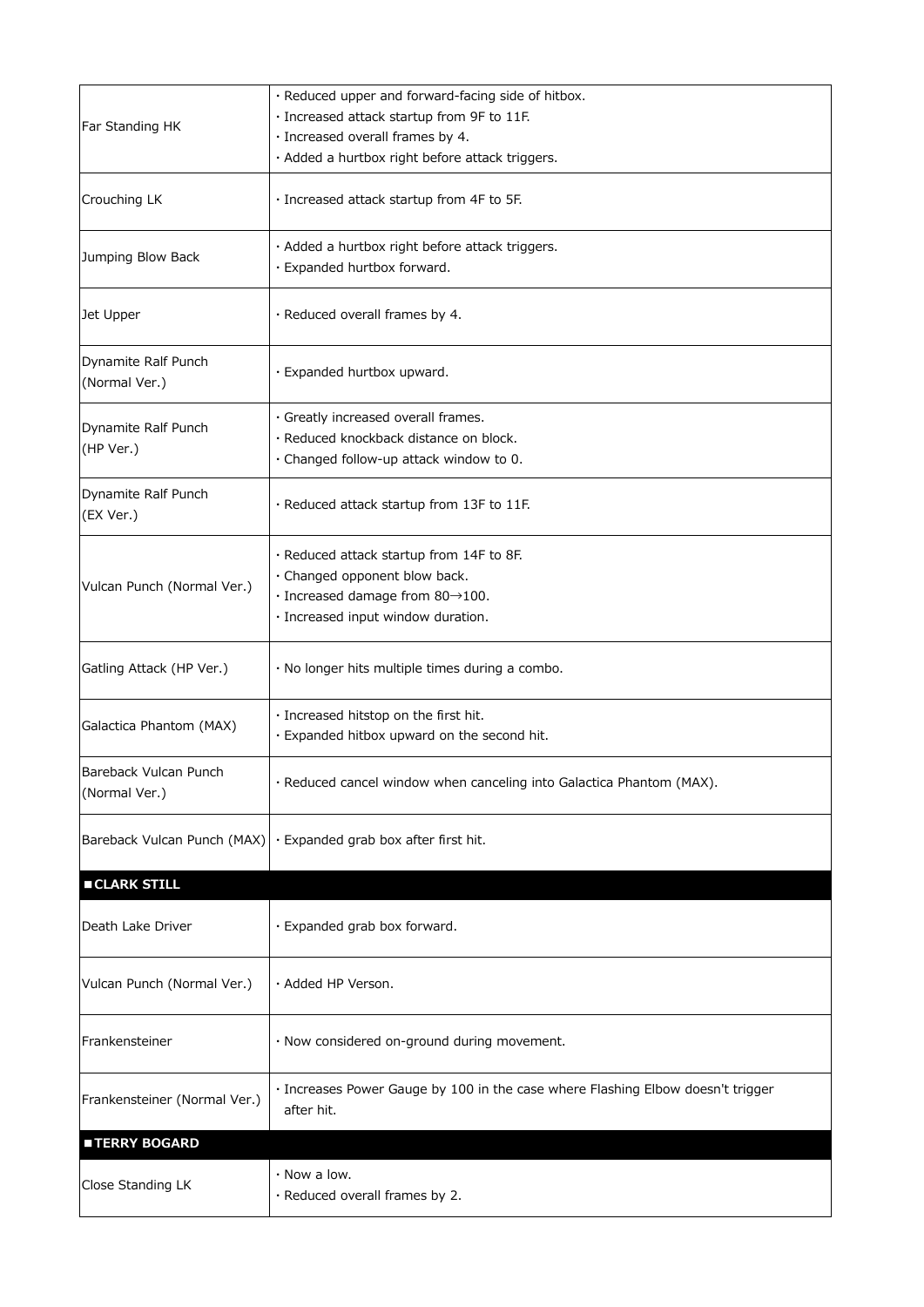| Close Standing HK       | · Reduced attack startup from 8F to 6F.<br>· Reduced overall frames by 7.<br>· Broadened distance recognition.                                                                                                                                                   |
|-------------------------|------------------------------------------------------------------------------------------------------------------------------------------------------------------------------------------------------------------------------------------------------------------|
| Crouching LK            | · Increased attack startup from 4F to 5F.<br>· Reduced front-side hitbox.                                                                                                                                                                                        |
| Jump HP                 | · Expanded attack hitbox upwards.                                                                                                                                                                                                                                |
| Jump LK (diagonal jump) | · Expanded attack hitbox upwards.<br>· Reduced above-facing hurtbox.                                                                                                                                                                                             |
| Jumping Blow Back       | · Added a hurtbox right before attack triggers.                                                                                                                                                                                                                  |
| Crack Shoot (EX)        | · Increased attack startup from 16F to 20F.<br>$\cdot$ Decreased damage from 120 $\rightarrow$ 80.<br>· Reduced knockback distance on block.<br>· Now moves closer to opponent upon landing.<br>· Reduced traveled distance.<br>· Increased overall frames by 8. |
| Power Charge (HK Ver.)  | · Greatly increased overall frames on whiff.                                                                                                                                                                                                                     |
| Power Dunk              | · Increased combo scaling value.                                                                                                                                                                                                                                 |
| Power Dunk (HK Ver.)    | · Removed 2F of Guard Point frames during beginning of attack.                                                                                                                                                                                                   |
| Buster Wolf (MAX)       | · Reduced physical and grab invulnerability frames.<br>· Now invulnerable to projectiles during attack.                                                                                                                                                          |
| <b>ANDY BOGARD</b>      |                                                                                                                                                                                                                                                                  |
| Crouching LP            | · Expanded attack hitbox forward.                                                                                                                                                                                                                                |
| Crouching LK            | · Reduced front-side hitbox.                                                                                                                                                                                                                                     |
| Crouching HK            | · Increased frames where the attack is lower.                                                                                                                                                                                                                    |
| Jumping Blow Back       | · Shortened active frames by 1F.                                                                                                                                                                                                                                 |
| Hirate Uchi (Cancel)    | · Now moves forward during attack.                                                                                                                                                                                                                               |
| Target Combo 1          | · Changed opponent blow back on second hit.                                                                                                                                                                                                                      |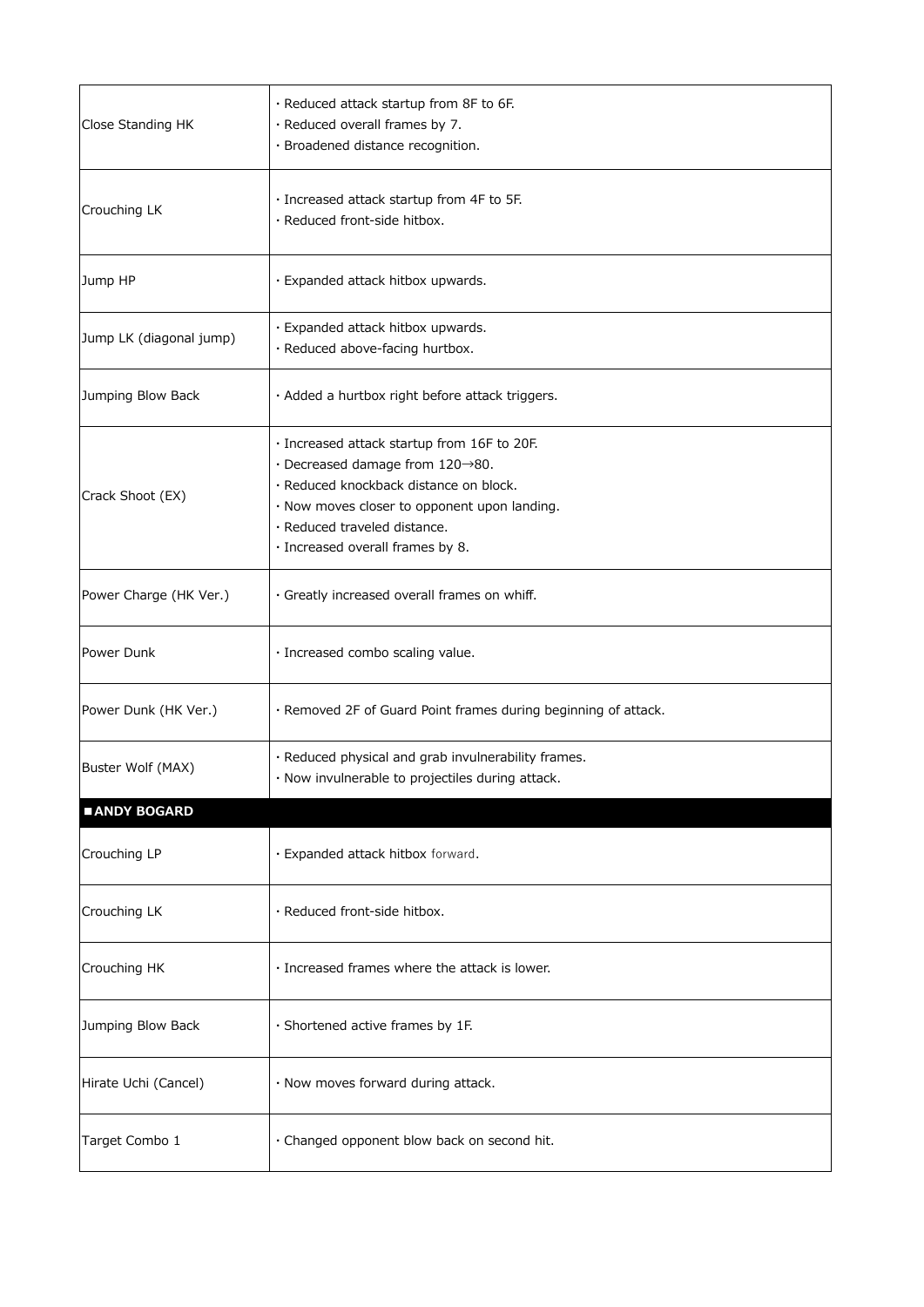|                            | · Increased movement speed.                                                 |
|----------------------------|-----------------------------------------------------------------------------|
| Zan-ei Ken (HP, EX Ver.)   | · Expanded attack hitbox forward.                                           |
|                            | · Reduced knockback distance on block. (HP Ver.)                            |
|                            | · Now invulnerable to projectiles during attack.                            |
| Kuuha Dan (HK Ver.)        | · Reduced overall frames by 5.                                              |
|                            |                                                                             |
| Shouryuu Dan (HP Ver.)     | · Changed opponent blow back on first hit.                                  |
|                            | · Increased hitstop on the first hit.                                       |
| Chou Reppa Dan             |                                                                             |
| (Normal Ver.)              | · Expanded hitbox on beginning of attack.                                   |
| <b>JOE HIGASHI</b>         |                                                                             |
|                            |                                                                             |
| Close Standing HP          | · Reduced attack startup from 8F to 6F.                                     |
|                            |                                                                             |
| Crouching HK               | · Reduced attack startup from 10F to 8F.                                    |
|                            |                                                                             |
|                            |                                                                             |
| Jump LK                    | · Reduced attack startup from 6F to 4F.                                     |
|                            |                                                                             |
|                            | · Increased frames where the attack is lower.                               |
| Sliding                    | · Expanded hurtbox upward.                                                  |
|                            | (The expanded area is now invulnerable to projectiles.)                     |
|                            | · Increased overall frames by 2.                                            |
| Hurricane Upper (LP Ver.)  | · Increased hitstop on hit.                                                 |
|                            |                                                                             |
| Hurricane Upper (HP Ver.)  | · Reduced overall frames by 3.                                              |
|                            |                                                                             |
|                            | · Reduced attack startup from 8F to 6F.                                     |
| Tiger Kick (LK Ver.)       | . Now invulnerable to in-air attacks.                                       |
|                            | · Damage for hits besides startup were increased from 50 to 80.             |
|                            | · Increased attack startup from 6F to 8F.                                   |
| Tiger Kick (HK Ver.)       | · Increased time invulnerable.                                              |
|                            | · Increased opponent knockback duration during the part with multiple hits. |
| Bakuretsuken (Normal Ver.) | $\cdot$ Reduced stun frames from 10 $\rightarrow$ 5.                        |
|                            |                                                                             |
| Screw Upper (Normal Ver.)  | · Increased time invulnerable.                                              |
|                            |                                                                             |
| RYO SAKAZAKI               |                                                                             |
|                            |                                                                             |
| Far Standing LP            | · Expanded attack hitbox forward.                                           |
|                            |                                                                             |
| Close Standing HP          | · Reduced attack startup from 5F to 4F.                                     |
|                            |                                                                             |
| Close Standing LK          | · Broadened distance recognition.                                           |
|                            |                                                                             |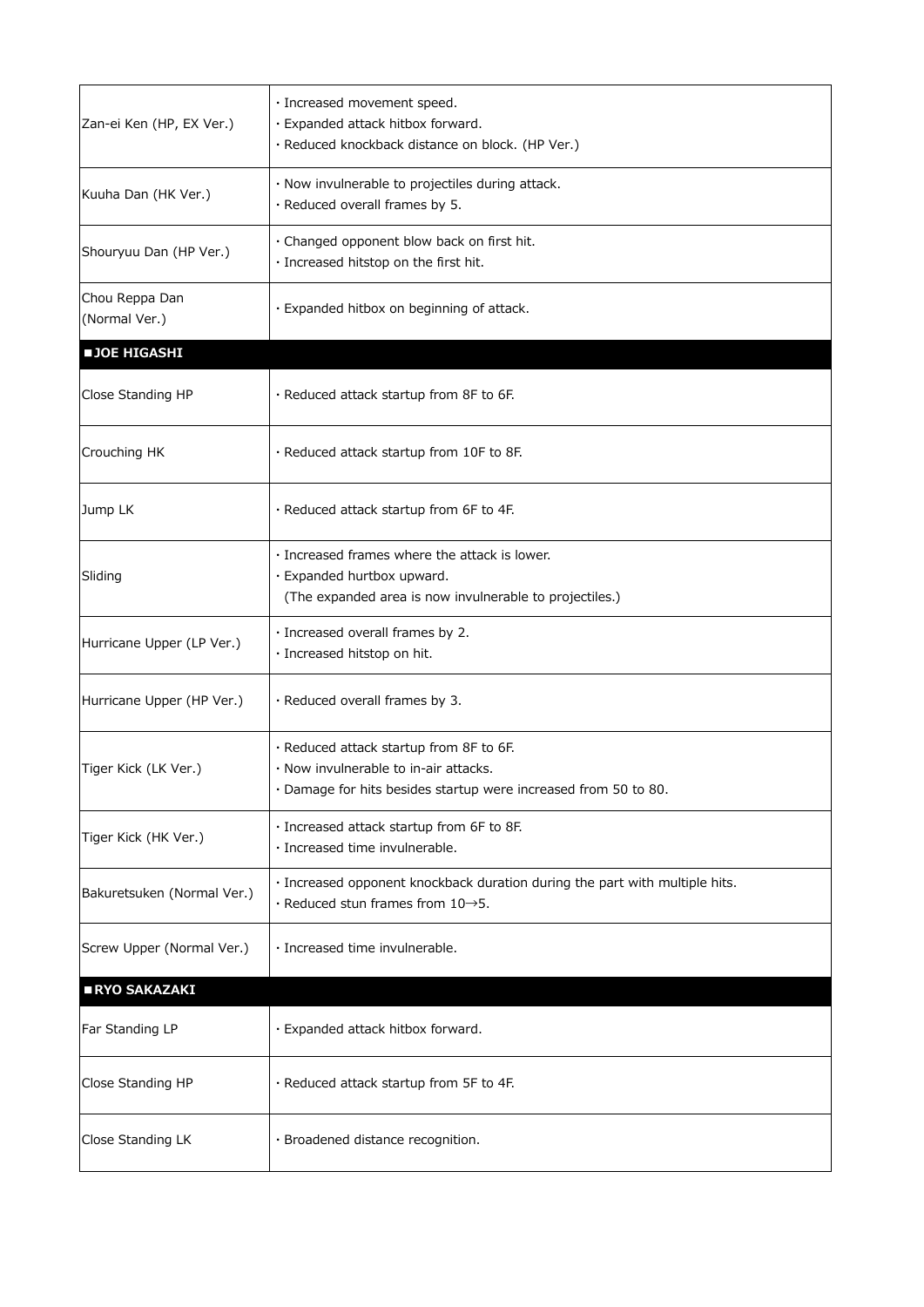| Close Standing HK          | · Broadened distance recognition.<br>$\cdot$ Now a low.                                                                                                                                      |
|----------------------------|----------------------------------------------------------------------------------------------------------------------------------------------------------------------------------------------|
| Far Standing HK            | · Expanded attack hitbox.<br>· Reduced hurtbox size.                                                                                                                                         |
| Crouching HK               | · Increased cancel buffer by 2F.                                                                                                                                                             |
| Jump LK (Jump, Hyper Jump) | · Expanded attack hitbox backwards.                                                                                                                                                          |
| Jump HK                    | · Reduced hurtbox size.                                                                                                                                                                      |
| Jumping Blow Back          | · Increased attack frames by 2F.                                                                                                                                                             |
| Hyouchuu Wari (Cancel)     | · Now moves forward during attack.                                                                                                                                                           |
| Jyoudan Uke                | · Increases Power Gauge from 50 to 80 upon triggering.                                                                                                                                       |
| Gedan Uke                  | · Increases Power Gauge from 50 to 80 upon triggering.                                                                                                                                       |
| Kizami Duki                | $\cdot$ Increased Guard Crush damage from 80 $\rightarrow$ 120.                                                                                                                              |
| Kohou (LP Ver.)            | · Increased follow-up buffer by 1F after hit.<br>$\cdot$ Increased damage from 65 $\rightarrow$ 80.                                                                                          |
| Kohou (HP Ver.)            | · Changed damage from 75/50 to 90/35.                                                                                                                                                        |
| Ko-Ou Ken (HP Ver.)        | · Increased distance travelled.<br>· Expanded attack hitbox.<br>· Reduced overall frames by 6.<br>· Reduced block recovery by 2F.<br>· Reduced hitstop on hit.<br>· Reduced float after hit. |
| Ko-Ou Ken (EX)             | · Reduced overall frames by 4.                                                                                                                                                               |
| Hien Shippuu Kyaku (EX)    | · Expanded attack hitbox forward.                                                                                                                                                            |
| Zanretsuken (HP, EX Ver.)  | · Now moves closer to opponent after last hit.<br>· Reduced recovery by 1F after hit.                                                                                                        |
| Ryuuko Ranbu (MAX)         | · Resolved an issue where during certain circumstances, hits wouldn't register<br>after Climax Cancelling.                                                                                   |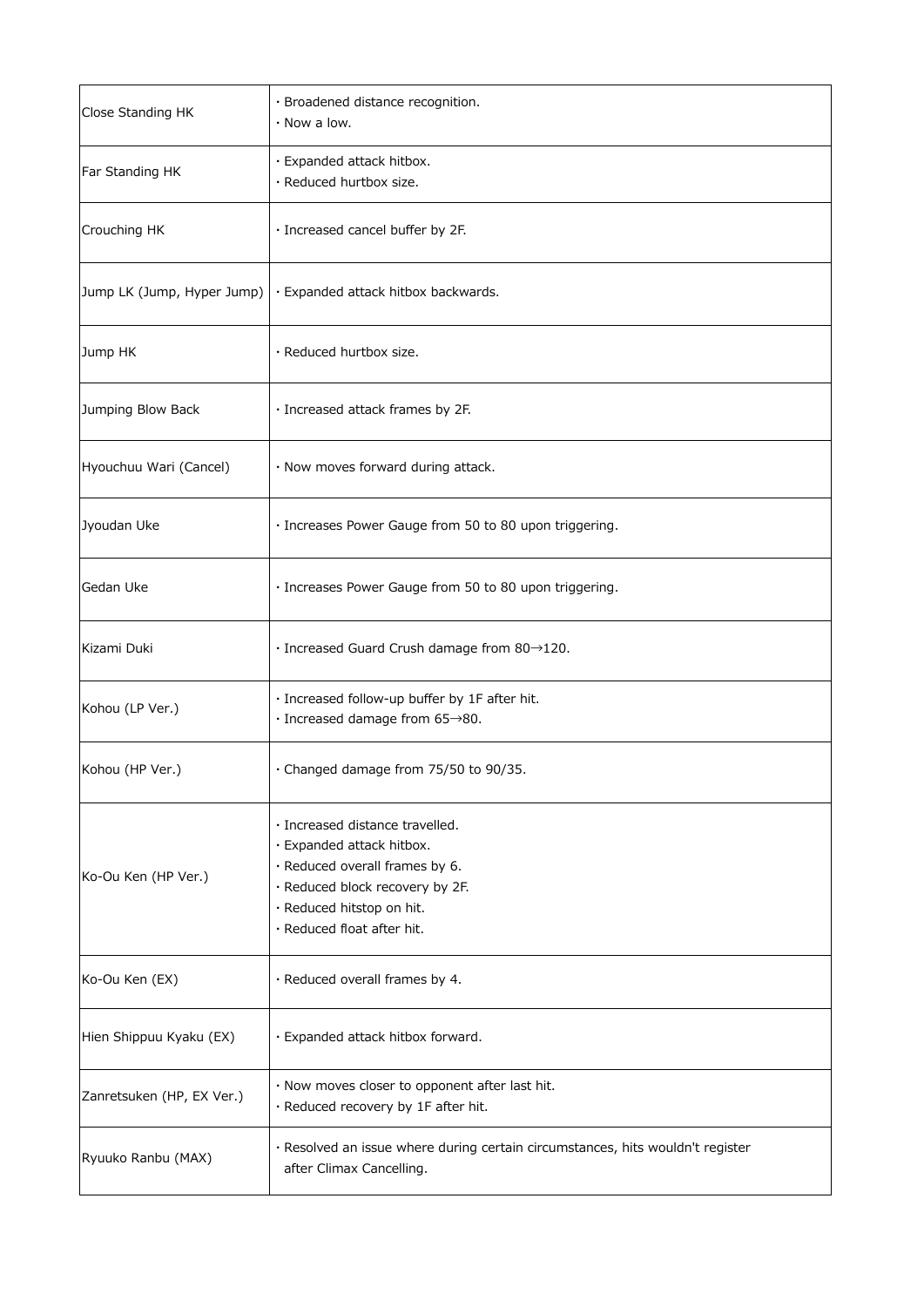| ROBERT GARCIA               |                                                                                                                                                                                   |
|-----------------------------|-----------------------------------------------------------------------------------------------------------------------------------------------------------------------------------|
| Kouryuu Koukyaku-Geri       | · Expanded attack hitbox downward.                                                                                                                                                |
| <b>Blow Back</b>            | · Reduced upper-side hitbox.                                                                                                                                                      |
| Hien Senpuu Kyaku (HK Ver.) | · Reduced attack startup from 14F to 12F.<br>· Reduced float after hit in-air.<br>· Expanded hitbox on the fourth hit.                                                            |
| <b>EKING</b>                |                                                                                                                                                                                   |
| Close Standing HP           | Reduced attack startup from 6F to 5F.                                                                                                                                             |
| Far Standing LK             | · Now cancellable by Special Moves and above.<br>· Increased Guard Point frames by 1F.                                                                                            |
| Crouching HK                | · Reduced attack startup from 9F to 7F.                                                                                                                                           |
| Tornado Kick (LK Ver.)      | · Now cancellable from CLIMAX Super Special Moves.                                                                                                                                |
| Trap Shot (EX)              | · Increased overall frames by 10.<br>· Had total invulnerability, now just invulnerable to in-air attacks.                                                                        |
| <b>MAI SHIRANUI</b>         |                                                                                                                                                                                   |
|                             |                                                                                                                                                                                   |
| Rush                        | · Resolved an issue where during certain circumstances,<br>the entire MAX Mode Gauge would be drained.                                                                            |
| Far Standing LP             | · Reduced knockback distance on hit and block.                                                                                                                                    |
| Close Standing LK           | · Expanded pushbox and grab box forward.                                                                                                                                          |
| Far Standing LK             | · Expanded attack hitbox downward.<br>(Expanded area is only for when the opponent is in a hit state.)                                                                            |
| Far Standing HK             | · Reduced hurtbox size.                                                                                                                                                           |
| <b>Blow Back</b>            | · Reduced upper-side hitbox.<br>· Expanded attack hitbox downward.<br>· Expanded hurtbox downward.<br>· Increased overall frames by 2.                                            |
| Target Combo 1              | · Increased damage of second hit from 45 to 60.<br>· Second hit now force-stands opponents.<br>· Reduced opponent knockback distance on hit.<br>· Increased cancel window by 10F. |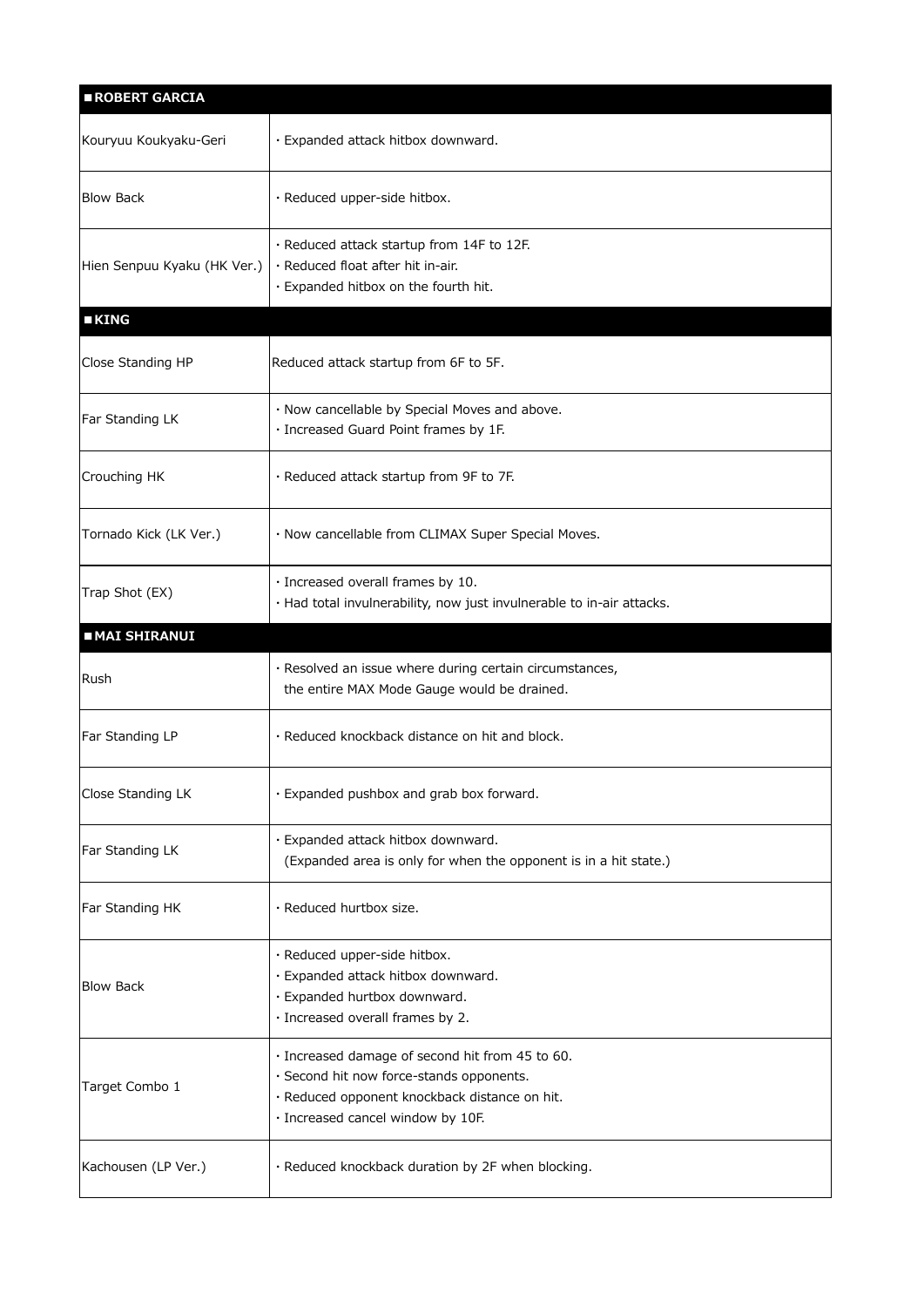| Musasabi no Mai · Back, Front<br>(Normal Ver.) | · Can now jump attack after touching the side of the stage.                                                                                                   |
|------------------------------------------------|---------------------------------------------------------------------------------------------------------------------------------------------------------------|
| Musasabi no Mai · Back, Front<br>(EX)          | · Now has projectile immunity partway through attack.                                                                                                         |
| Kagerou no Mai                                 | · Reduced follow-up attack window besides on the last hit.<br>· The normal and MAX versions of the final attack are now only able to be entered<br>once each. |
| ■ YURI SAKAZAKI                                |                                                                                                                                                               |
| Shatter Strike                                 | $\cdot$ Changed the motion.                                                                                                                                   |
| Far Standing LP                                | · Expanded attack hitbox downward.                                                                                                                            |
| Crouching LP                                   | . Reduced attack startup from 5F to 4F.                                                                                                                       |
| <b>Blow Back</b>                               | · Reduced attack startup from 13F to 10F.                                                                                                                     |
| Shien                                          | · Reduced opponent knockback distance on hit and block.                                                                                                       |
| Ko-Ou Ken                                      | . Reduced time necessary for a full charge by 5F.                                                                                                             |
| Kuuga (HP Ver.)                                | · Increased damage of first hit from 65 to 80.                                                                                                                |
| Kuuga (EX)                                     | . Reduced attack startup from 6F to 4F.<br>· Expanded hitbox on the first hit.<br>· Expanded hitbox and pushbox on third and fourth hit.                      |
| Hyakuretsu Binta (HK Ver.)                     | · Increased movement speed.                                                                                                                                   |
| Haoh Shoukou Ken (HP Ver.)                     | · Reduced attack startup from 17F to 11F.<br>· Increased projectile speed.<br>· Increased overall frames by 4.                                                |
| <b>EATHENA ASAMIYA</b>                         |                                                                                                                                                               |
| <b>Shatter Strike</b>                          | · Changed the motion.                                                                                                                                         |
| Far Standing LK                                | · Reduced above-facing hurtbox.<br>· Now cancellable by Special Moves and above.                                                                              |
| Far Standing HK                                | · Reduced upper-side hitbox.                                                                                                                                  |
| Jump HP                                        | · Increased attack frames by 2F.                                                                                                                              |
| Jump HK                                        | · Increased attack frames by 2F.                                                                                                                              |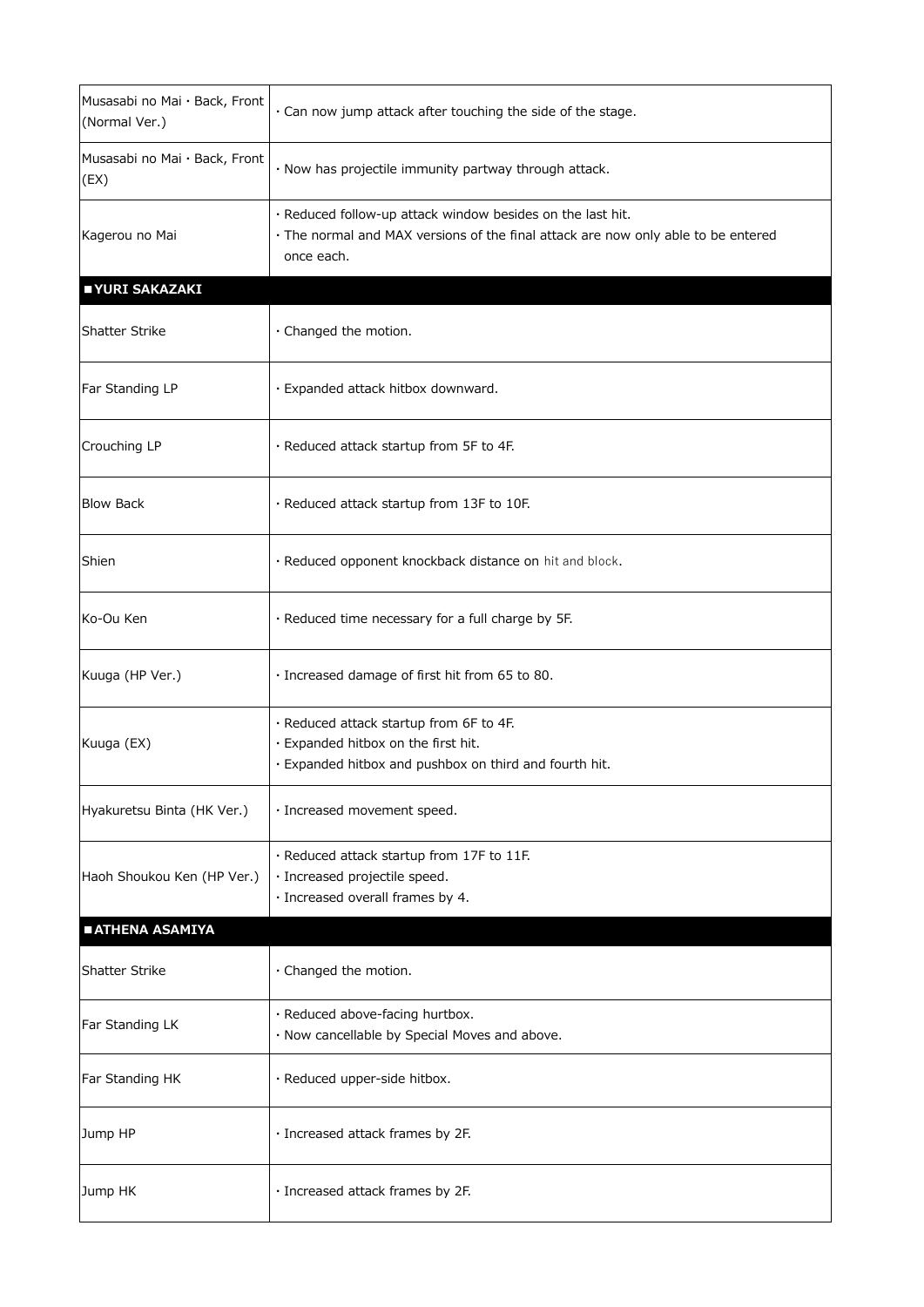| Phoenix Bomb (Air)                | · Now possible to execute going backward when inputting from a backstep.                                                                                                                                                       |
|-----------------------------------|--------------------------------------------------------------------------------------------------------------------------------------------------------------------------------------------------------------------------------|
| Psycho Ball Attack (LP Ver.)      | · Reduced block recovery by 2F.                                                                                                                                                                                                |
| Psycho Sword                      | · Changed opponent blow back besides on the last hit.                                                                                                                                                                          |
| Psycho Reflector<br>(Normal Ver.) | $\cdot$ Added an LK version.<br>*The LK version does not reflect projectiles, but instead nulls them.                                                                                                                          |
| Phoenix Arrow (EX)                | . Attack does not hit from behind.<br>· Reduced knockback distance on block.<br>· Increased guard recovery for the attack in-air.                                                                                              |
| Psychic Teleport (EX)             | · Had total invulnerability partway attack, but now only invulnerable to projectiles.<br>· Increased overall frames by 3.                                                                                                      |
| Psycho Shoot (HP Ver.)            | · Reduced attack startup from 24F to 21F.<br>· Increased projectile speed.                                                                                                                                                     |
| Psycho Shoot (EX)                 | · Resolved an issue where this could be Super Cancelled.                                                                                                                                                                       |
| Psycho Remix☆ Spark!              | · Expanded attack hitbox upwards.                                                                                                                                                                                              |
|                                   |                                                                                                                                                                                                                                |
| <b>BLUE MARY</b>                  |                                                                                                                                                                                                                                |
| Far Standing HP                   | · Reduced attack startup from 14F to 12F.                                                                                                                                                                                      |
| Straight Slicer (EX)              | · Increased guard recovery by 2F.<br>· Increased overall frames by 10.<br>· Reduced guard recovery by 2F on final hit for the follow-up move Stun Fang.<br>· Reduced guard recovery distance for the follow-up move Stun Fang. |
| Real Counter (EX)                 | · Greatly reduced recovery after connecting.                                                                                                                                                                                   |
| <b>UNANESSA</b>                   |                                                                                                                                                                                                                                |
| Close Standing HK                 | · Decreased attack startup from 7F to 5F.                                                                                                                                                                                      |
| Far Standing HK                   | · Reduced attack startup on second hit.                                                                                                                                                                                        |
| Crouching LK                      | · Reduced upper-side hitbox.<br>· Reduced front-side hitbox.<br>· Increased attack startup from 4F to 5F.                                                                                                                      |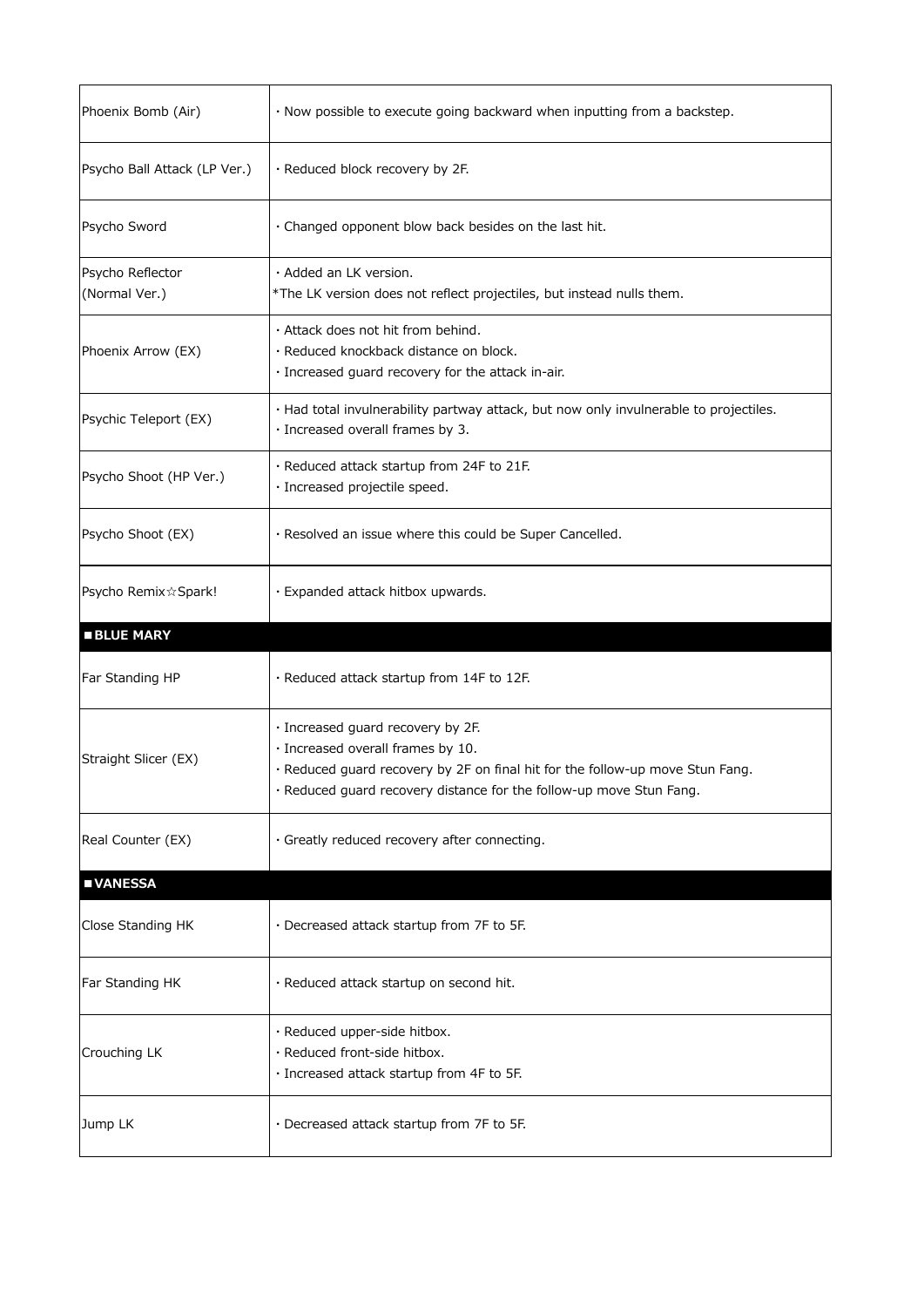| Jump HP (Hop, Hyper Hop)                     | · Attack does not hit from behind.<br>· Reduced downward-side hitbox.<br>· Shortened active frames by 2F.                                                                                                                                                                                                                                                                                                                                       |
|----------------------------------------------|-------------------------------------------------------------------------------------------------------------------------------------------------------------------------------------------------------------------------------------------------------------------------------------------------------------------------------------------------------------------------------------------------------------------------------------------------|
| Sliding Puncher                              | · Reduced overall frames by 2.                                                                                                                                                                                                                                                                                                                                                                                                                  |
| One-Two Puncher (Cancel)                     | · Reduced upper-side hitbox.<br>· Expanded hurtbox.<br>· Reduced attack startup on first hit from 5F to 8F.<br>· Reduced block knockback duration by 2F on first hit.<br>· Reduced front-side hitbox on second hit.<br>· Reduced cancel buffer by 4F for the second hit.<br>· Changed opponent blow back when hit in-air on second hit.<br>· Increased overall frames by 9.<br>· Increased combo scaling value.<br>· Reduced traveled distance. |
| Dash Puncher                                 | · Expanded hurtbox upwards during attack.<br>(The expanded area is now invulnerable to projectiles.)                                                                                                                                                                                                                                                                                                                                            |
| Dash Puncher (Normal Ver.)                   | · No longer hits multiple times during a combo.                                                                                                                                                                                                                                                                                                                                                                                                 |
| Dash Puncher (LP Ver.)                       | · Reduced knockback distance on block.                                                                                                                                                                                                                                                                                                                                                                                                          |
| Dash Puncher (EX)                            | · Increased combo scaling value.                                                                                                                                                                                                                                                                                                                                                                                                                |
| Parrying Puncher<br>(Normal Ver.)            | . Changed the following properties only when following up from Puncher Weaving.<br>(LP and HP versions are the same.)<br>· Removed Guard Point and ability to reflect projectiles.(LP Ver.)<br>· Reduced overall frames by 6.(HP Ver.)<br>· Reduced overall frames by 7.                                                                                                                                                                        |
| <b>Puncher Vision</b><br>(Forward, Backward) | · Extended projectile invulnerability to the legs only when triggered<br>from Puncher Weaving.<br>· LK version can now be triggered from Puncher Weaving.                                                                                                                                                                                                                                                                                       |
| Puncher Vision (Forward)<br>(Normal Ver.)    | · Second-half of attack can now be Super Cancelled.                                                                                                                                                                                                                                                                                                                                                                                             |
| Puncher Weaving (EX)                         | · Projectile invulnerability continues on while button is held down.                                                                                                                                                                                                                                                                                                                                                                            |
| <b>LUONG</b>                                 |                                                                                                                                                                                                                                                                                                                                                                                                                                                 |
| Close Standing LP                            | · Reduced overall frames by 2.                                                                                                                                                                                                                                                                                                                                                                                                                  |
| Close Standing HP                            | · Reduced attack startup from 6F to 4F.                                                                                                                                                                                                                                                                                                                                                                                                         |
| Far Standing HP                              | · Reduced attack startup from 13F to 10F.                                                                                                                                                                                                                                                                                                                                                                                                       |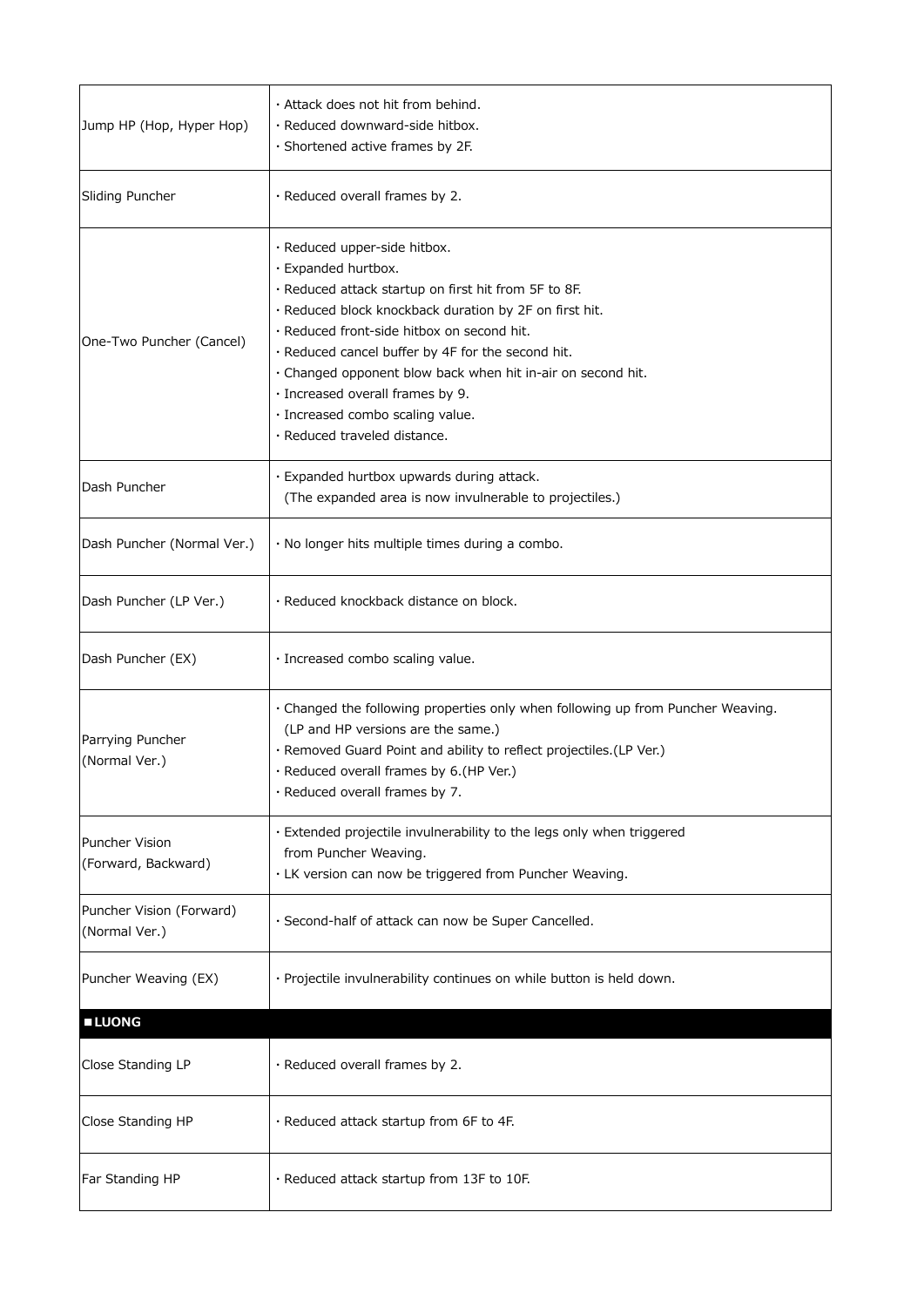| Close Standing LK           | $\cdot$ Reduced overall frames by 3.                                                                          |
|-----------------------------|---------------------------------------------------------------------------------------------------------------|
| Crouching LP                | $\cdot$ Reduced overall frames by 1.                                                                          |
| Geki (EX)                   | · Expanded hitbox on the third hit.                                                                           |
| Ren (EX)                    | $\cdot$ Increased damage from 80 $\rightarrow$ 120.                                                           |
| Kou (HP Ver.)               | . Reduced attack startup from 20F to 17F.                                                                     |
| Tei (Normal Ver.)           | · Now invulnerable to projectiles.<br>· Reduced attack startup from 12F to 8F.<br>· Increased movement speed. |
| ROCK HOWARD                 |                                                                                                               |
| Far Standing HK             | · Expanded attack hitbox forward.                                                                             |
| <b>Blow Back</b>            | · Reduced attack startup from 19F to 16F.                                                                     |
| Hard Edge (LP Ver.)         | · Rising Tackle (LP Ver.) can now be cancelled on hit or block when EXT powerup<br>is active.                 |
| Hard Edge (EX)              | · Expanded hurtbox downward.                                                                                  |
| Rising Tackle (LP, EX Ver.) | · Expanded attack hitbox forward.                                                                             |
| Type: Dunk (EX)             | $\cdot$ Decreased damage from 120 $\rightarrow$ 80.                                                           |
| Type: Shift                 | · Resolved an issue where under certain circumstances,<br>Type: Shift would not behave as intended.           |
| Shinkuu Nage (EX)           | · Decreased follow-up damage from 120 to 80.                                                                  |
| <b>B. JENET</b>             |                                                                                                               |
| Rush                        | . Resolved an issue where LK would come out on the second hit.                                                |
| Dash                        | · Increased movement speed.                                                                                   |
| Far Standing LP             | · Expanded attack hitbox downward.                                                                            |
| Far Standing HP             | · Now moves forward.                                                                                          |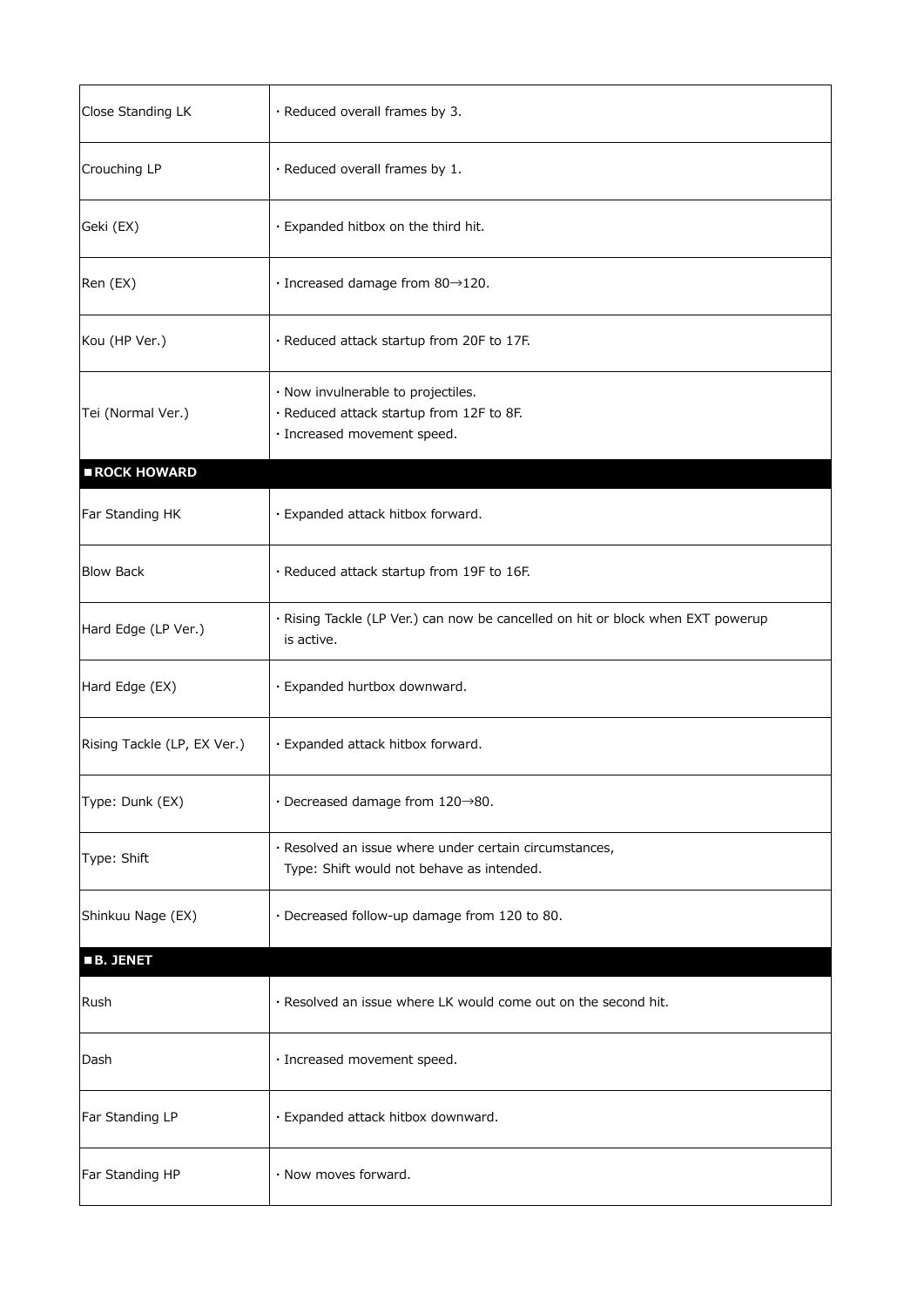| Close Standing HK                     | . Expanded hitbox downward on the second hit.                                                                                                                                                  |
|---------------------------------------|------------------------------------------------------------------------------------------------------------------------------------------------------------------------------------------------|
| Far Standing HK                       | · Increased attack frames by 3F.<br>. Now moves forward.                                                                                                                                       |
| Crouching LP                          | $\cdot$ Reduced attack startup from 5F to 4F.                                                                                                                                                  |
| Crouching HK                          | . Reduced attack startup from 10F to 7F.                                                                                                                                                       |
| <b>Blow Back</b>                      | · Reduced attack startup from 14F to 12F.<br>· Now cancellable by Command Moves and above.<br>· Increased recovery frames by 2F after attack finishes.                                         |
| Jump LK (Hop, Hyper Hop)              | · Expanded attack hitbox backwards.                                                                                                                                                            |
| Jump HP                               | · Increased attack frames by 2F.<br>· Reduced hurtbox size.                                                                                                                                    |
| Jumping Blow Back<br>(Hop, Hyper Hop) | · Increased attack frames by 2F.                                                                                                                                                               |
| Rolling Thunder                       | · It is now possible to hit once with the normal version and once<br>with the canceled version during a combo.                                                                                 |
| Baffrass (EX)                         | · Increased projectile speed.<br>· Can now OTG.                                                                                                                                                |
| Crazy Ivan (HP Ver.)                  | $\cdot$ Increased damage from 80 $\rightarrow$ 100.<br>· Expanded attack hitbox upwards.<br>· Changed opponent blow back on hit.                                                               |
| Gulf Tomahawk (HK Ver.)               | · Reduced downward-facing hurtbox.<br>· Decreased landing recovery by 2F.<br>· Increased damage of second hit from 40 to 60.<br>· Changed opponent blow back when hit on-ground on second hit. |
| Gulf Tomahawk (EX)                    | $\cdot$ Decreased damage from 120 $\rightarrow$ 80.<br>· Reduced traveled distance.                                                                                                            |
| Harrier Bee                           | · Increased cancel window into attack by 2F.<br>· Reduced hurtbox for first, second, and third hits.                                                                                           |
| Harrier Bee (Normal Ver.)             | · Increased damage of first, second, and third hits from 20 to 30.                                                                                                                             |
| Harrier Bee (LK Ver.)                 | · Reduced fall speed if player chooses not to follow through.                                                                                                                                  |
| The Hind (Normal Ver.)                | · Resolved an issue where under certain circumstances, damage decay<br>would not properly apply on hit.                                                                                        |
| The Hind (LK Ver.)                    | . Now invulnerable to in-air attacks.<br>· Reduced attack startup from 12F to 8F.<br>· Changed opponent blow back on last hit.<br>· Greatly increased landing recovery.                        |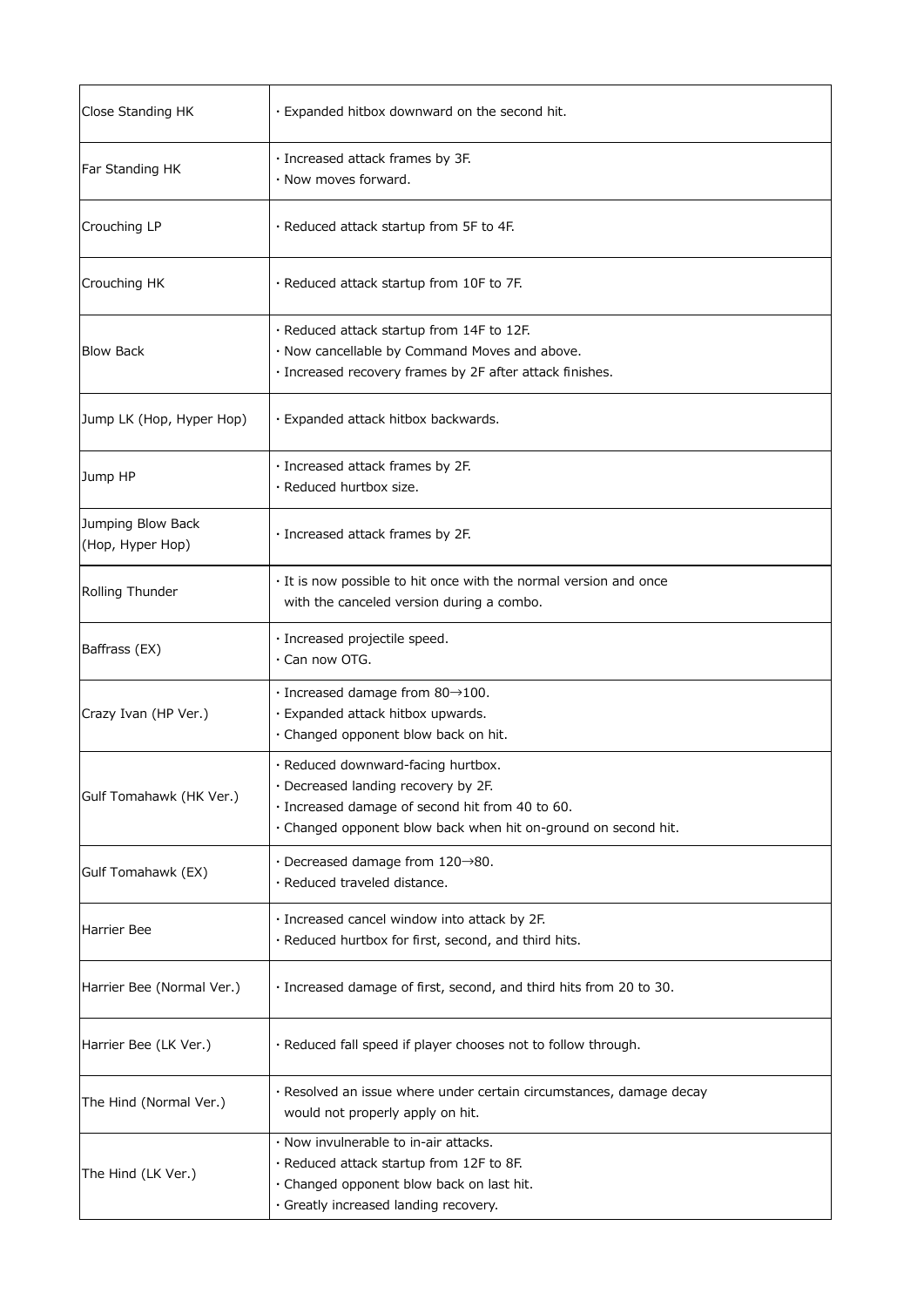| The Hind (HK Ver.)                  | · Changed to blow back opponent when hit on-ground on first hit.<br>· Increased distance travelled.<br>· Expanded hitbox forward on the first hit.<br>· Increased buffer frames when breaking. |
|-------------------------------------|------------------------------------------------------------------------------------------------------------------------------------------------------------------------------------------------|
| The Hind (EX)                       | · Increased in-air invulnerability frames.<br>· Greatly increased landing recovery.                                                                                                            |
| <b>GATO</b>                         |                                                                                                                                                                                                |
| Crouching HK                        | · Increased overall frames by 3.<br>· No longer moves forward.                                                                                                                                 |
| Jump HP                             | · Expanded body hurtbox.                                                                                                                                                                       |
| Jump HK                             | · Reduced front-side hitbox.<br>· Recued the lower hitbox for the continued final portion.<br>· Added a hurtbox right before attack triggers.                                                  |
| Jumping Blow Back                   | · Expanded hurtbox.<br>· Added a hurtbox right before attack triggers.                                                                                                                         |
| Quaking Fang                        | · Reduced cancel buffer for follow-up.                                                                                                                                                         |
| Quaking Fang (EX)                   | · Reduced knockback duration by 2F when blocking.<br>· Increased opponent hitstop by 4F on hit.<br>· Increased overall frames by 4.                                                            |
| Arrow Fang (EX)                     | $\cdot$ Decreased damage from 120 $\rightarrow$ 80.                                                                                                                                            |
| Sliding Fang (Normal Ver.)          | · Reduced overall frames by 2.<br>· Increased attack frames by 2F.                                                                                                                             |
| Counterattack Fang                  | · Expanded hitbox of the part of the blow after a strike is made.                                                                                                                              |
| Counterattack Fang<br>(Normal Ver.) | . The attack frames of the part of the strike that lands have been increased by 3F.<br>· Increased invulnerability frames after landing a strike.                                              |
| Cipher Fang                         | · Expanded grab box.<br>· Expanded pushbox.                                                                                                                                                    |
| Lightning Fang (LK, EX Ver.)        | · Greatly increased landing recovery.                                                                                                                                                          |
| Freeze Fang (MAX)                   | · Resolved an issue where during certain circumstances,<br>hits wouldn't register after Climax Cancelling.                                                                                     |
| OMEGA RUGAL                         |                                                                                                                                                                                                |
| Close Standing LK                   | . Reduced attack startup from 5F to 4F.                                                                                                                                                        |
| Double Tomahawk (Cancel)            | $\cdot$ Now moves forward.                                                                                                                                                                     |